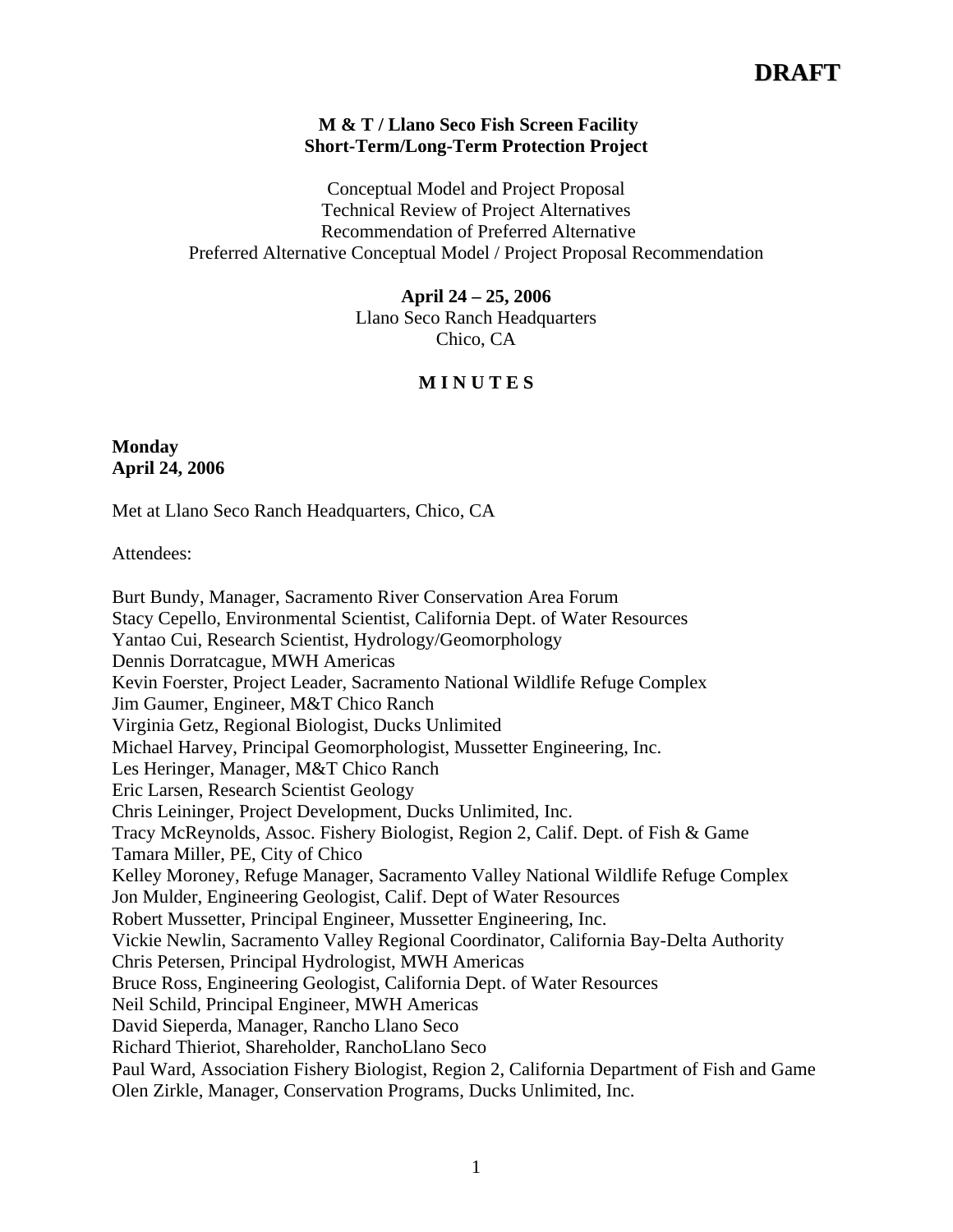**Introductions -** Workshop Facilitator – Olen Zirkle, Mgr., Conservation Programs, Ducks Unlimited, Inc.

Olen opened the meeting with a welcome and introductions.

**Project Review:** Steering Committee Charge, Goals and Objectives, Progress to Date.

See attached Steering Committee Charge, Goals and Objectives. Olen gave a brief project update that explained the process to date (See <http://dev.ducks.org/conservation/Projects/Western/MandT/mt.asp>)

# TECHNICAL REVIEW UPDATE

**Eric Larsen, PhD,** Research Scientist Geology Future Meander Bend Migration and Floodplain Development Patterns

Executive Summary

## **The issue being investigated**

This report describes analyses to study the meander migration patterns 50 years into the future near River Miles 200 to 191 of the Sacramento River. Previous studies have been done at this location to document the channel dynamics near the locations of the M&T pumping plant (Larsen and Cui 2004); Larsen 2005). The current report describes work that extends the previous work.

The previous studies analyzed the meander migration dynamics 50 years into the future starting with a channel location in 1997 and reported migration tendencies with a simulation of proposed groins in place. The work described in the current report developed and used new data, consisting of a 2004 channel centerline, and also simulated migration for 50 years into the future with and without simulation of the placement of groins proposed in 2005. An additional scenario (Scenario 5) shows the patterns of migration with the placement of an additional groin (called extended groins in this report) near the pump. In addition, simulations were performed with bank restraint removed near the location of the State Park upstream from the M&T pump site.

#### **The methods and model used and key assumptions**

The details of modeling techniques, the background on the meander migration model, and key assumptions are not repeated in this report and can be found in previous reports (Larsen and Cui 2004; Larsen 2005). In this report, the current calibration of the model, and five modeling scenarios, are described.

### **Results**

For each of the five scenarios, maps were produced that show the migration patterns 50 years into the future, with channel locations at 5-yr increments. Graphs of rate of land reworked were also produced for each scenario at each bend. The patterns of land reworked were similar for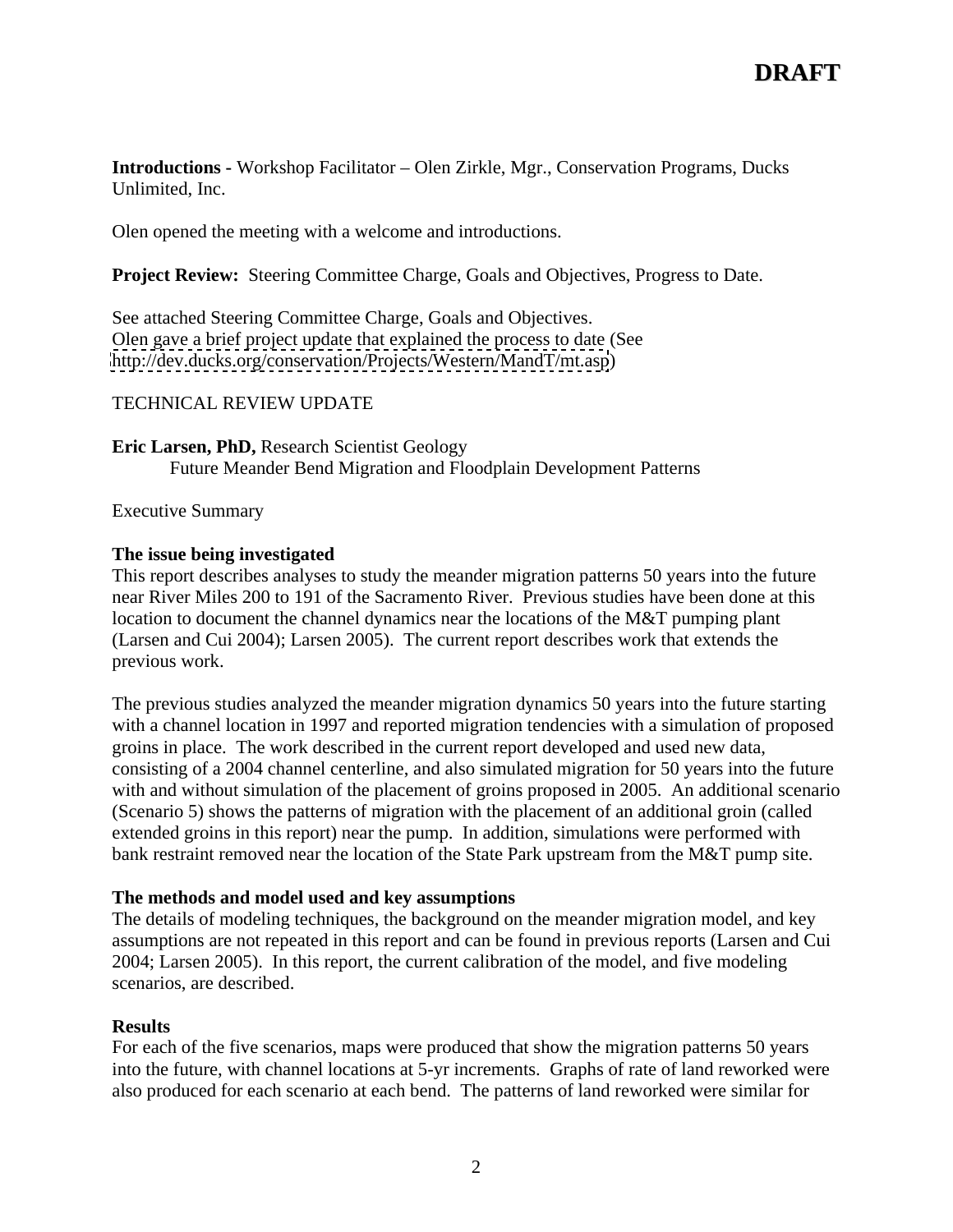scenarios 1 and 2. Simulations 3 and 4 show that there is significant area of land reworked at the State Park site, if the existing bank restraint near the Park is removed. Scenario 5 shows the pattern of land reworked with the extended groin scenario.

## **Conclusions regarding the issues at the M&T pumps**

- 1. Simulations 1 and 2 suggest that, with the eight dike groin field, there will be continued pressure on the west bank near the pumping plant site. The flow patterns due to meander-bend-scale channel curvature and planform shape suggest that the forces will continue to be on the west bank, and may lead to continued pressure to erode downstream of the placement of the original eight dike groin field.
- 2. Simulations 1 (with no groins), 2 (eight dike groin field), and 5 (nine dike groin field), which show the channel migration, suggest that the placement of groins has little effect on the pattern or rate of meander-bend-scale migration of the bend downstream.
- 3. The meander modeling does not consider local affects of concentrated flows that may occur in the vicinity of the dikes as a result of the dike configuration.

### Discussion Points:

- Model did not analyze variable hydrographs.
- $\bullet$  Model added 9<sup>th</sup> dike scenario.
- No year-to-year variability )linear process).
- Used near bank velocity; 2-year peak flow.
- End point is the same for stream location.
- Resolution of the model does not accurately map hard points, e.g., river road.
- A more erodible unit was added near the pumping plant.
- Model uses a calibration unit that mixes dense forest and weeds together.
- The modeling should contain more accurate erosion fields.
- Model only shows patterns; Eric not comfortable in predicting definitive units of metric measurements.
- Will the model reach a useful conclusion regarding site specific river impacts with or without spur dikes?
- Lateral retreat of west bank.
- Very little effect on the river above and below project area.
- No method to predict point migration.
- Simulation of the groins as a hard point shows little difference in migration fields with and without dikes.
- Eric will rely on 2-D model to demonstrate flows.
- Questions regarding river impacts are too detailed for the capability of the model.
- Model assumes preserving river road.
- Moving river road over would gain riparian forest.

## **Mussetter Engineering**

Two-dimensional Modeling to Evaluate Potential River Training Works at M&T Pumping Plant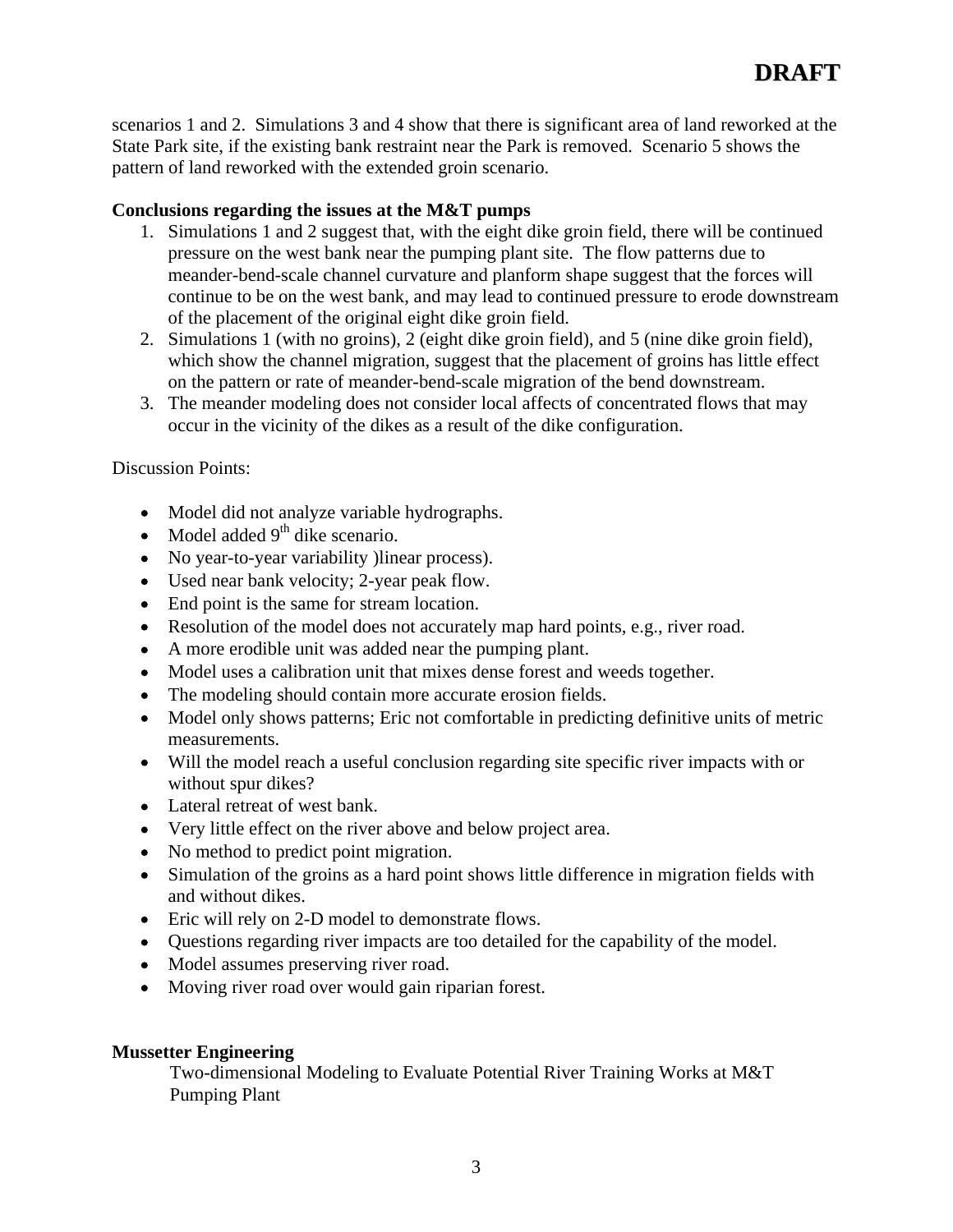*Bob Mussetter,* Principal Geomorphologist, MEI *Mike Harvey*, Principal Geomorphologist, MEI

Executive Summary

The objective of this hydraulic and sediment-transport investigation of the Sacramento River between River Mile (RM) 192.5 and RM 194.4 (Figure 1.1) was to determine if spur dikes installed along the west bank of the river upstream of the M&T Ranch pumping plant inlets and fish screens (RM 192.75) could recreate hydrodynamic conditions that will permit sustainable operation of the pumps for the next 40 years.

Three specific questions were addressed by the study:

- 1. Will the spur dikes prevent further erosion of the west bank of the river that has retreated over 330 feet between 1996 and 2006, which is the primary cause of the problems at the M&T pumps,
- 2. Will the spur dikes stabilize the bank-attached bar on the east bank that has migrated downstream towards the pump inlets as the west bank has retreated, and
- 3. Will the spur dikes create sufficiently high velocities and shear stresses in the vicinity of the pumps during the range of flows when pumping generally takes place (4,000 to 14,000 cfs) to prevent sand accumulation around the fish screens and pump inlets?

An existing two-dimensional (2-D) hydrodynamic model RMA2) (MEI, 2005) was modified to represent the current (December 2005) bathymetry and topography of the site. Models were developed and run for a range of flows from 5,000 to 90,000 cfs for the following scenarios (Figures 3.1 and 3.2):

- 1. 2005 channel alignment and geometry for a baseline condition (Scenario 1)
- 2. An 8-dike configuration with dike height at two-thirds bank height (Scenario 2)
- 3. A 9-dike configuration with dike height at two-thirds bank height (Scenario 3)
- 4. An extended 9-dike configuration with the lower three dikes raised to full bank height (Scenario 4)

Incipient motion and sediment-transport analyses were conducted with output from the 2- D models and an average bar sediment gradation with a median  $(D_{50})$  size of 39 mm and a  $D_{84}$  attached bar in December 2005. A sand size of 1 mm was used in the analysis of deposition potential around the fish screens and pump inlets. Cost estimates for permitting, construction, mitigation and operation and maintenance were developed for the three with-dike scenarios.

Based on the results of the analyses the following were concluded:

- 1. All of spur dike configurations will prevent further erosion of the west bank,
- 2. All of the spur dike configurations will prevent further downstream migration of the bank-attached bar located on the east bank upstream of the M&T pumps,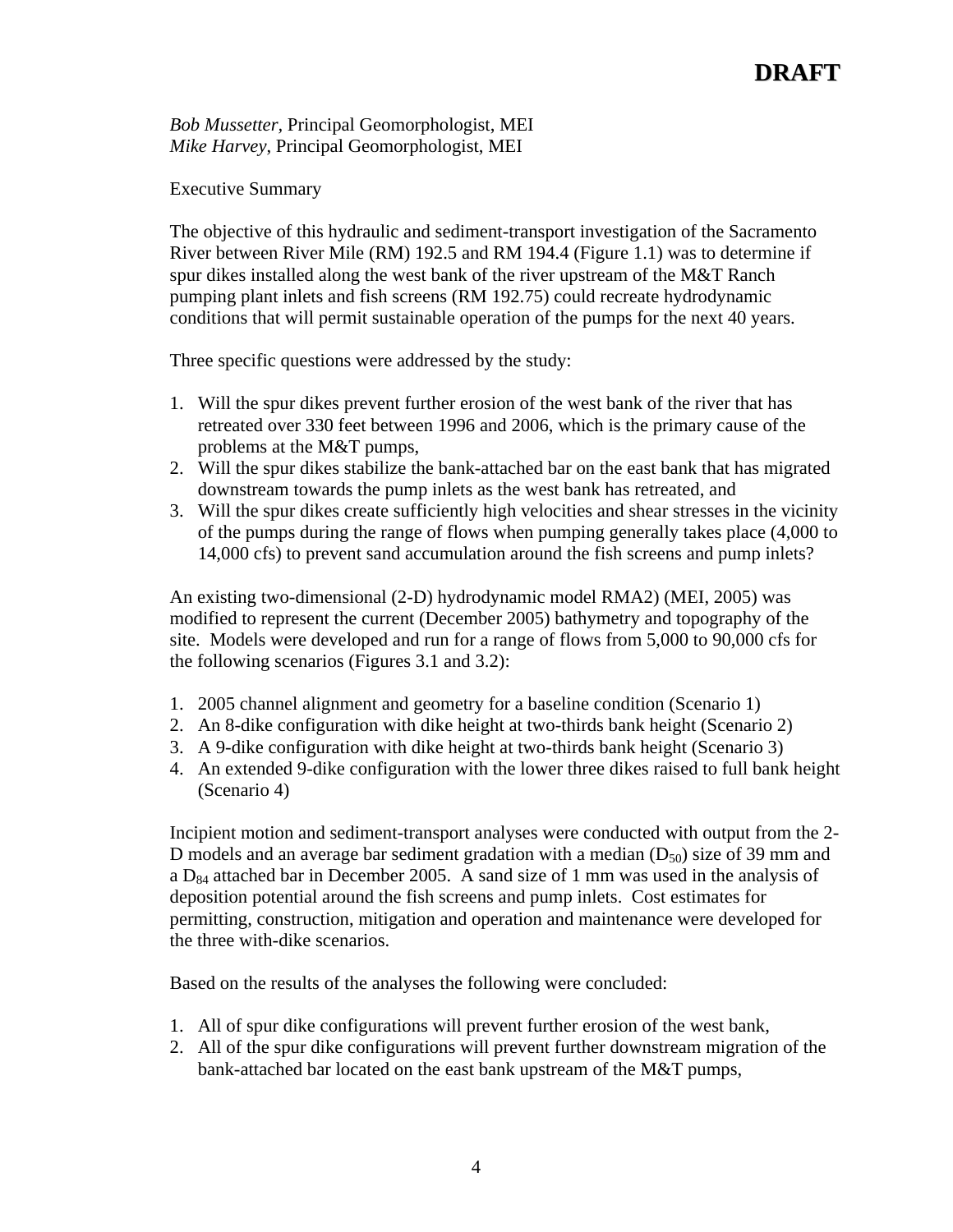- 3. Only the extended and raised 9-dike configuration (Scenario 4) will prevent sand accumulation at the pump inlets during the range of river flows when pumping typically occurs,
- 4. If the dikes are constructed from rock, and full mitigation is required for the 3,200 feet of affected bankline, the costs for Scenarios 2, 3 and 4 are \$7.9M, \$8.7M and \$13.4M, respectively.
- 5. If mitigation can be offset by removal of an equivalent length of existing bank protection on Golden State Island that is owned by the M&T Ranch, and the recovered rock is incorporated into the spur dikes, costs for Scenarios 2, 3 and 4 decrease to \$5.1M, \$5.5M and \$10,2M, respectively.

Because spur dikes are not commonly used on the Sacramento River, there is little information available to assess their performance for river stabilization or their environmental impacts or benefits. A 5-year Adaptive Management Experiment is proposed to inform future use of these structures where infrastructure protection is required as envisaged in the House Bill 1086 process. The likely cost of the experiment is \$345,000. Physical modeling of any selected dike scenario is highly recommended to validate the numerical model results at the fish screens and pump inlets. Physical modeling of a selected dike alternative could be conducted for approximately \$190,000. Note: This figure was later revised: 2-D Model - \$40K - \$50K; Physical Model \$400K -  $$500K.$ 

### Discussion Points:

- Used MEI (in-river) data and COE data (overbank) all the same coordinates
- $\bullet$  3 gravel bar samples 1 sample subsurface
- Added additional flow data  $90,000 = 2$ -yr flow probability.
- Duration curve was updated 50% level.
- Uncertainty in ability of dikes to control deposition / sand.
- Uncertainty associated with using shear stress as a predictor of sand deposition.
- Gravel bar will continue to move down river overtime regardless of dike option 1 or 2 (eight dikes or nine dikes).
- Only 9 dikes extended will prevent gravel bar deposition at pump location.
- Physical model important.
- Increased velocities creates erosion of the bar
- Rigid model changing the bar will change the flow pattern.
- A physical model required.
- Model represents an incipient motion calculation not a transport model.
- Suggested that the shear stress is over used in the large-scale scenario.
- Velocity should be evaluated.
- $\bullet$  How far is it necessary to extend 9<sup>th</sup> groin to achieve suitable velocities at the pumps?
- Problem occurs with the retreat of the west bank.
- As the west bank erodes, the bar grows and moves downstream.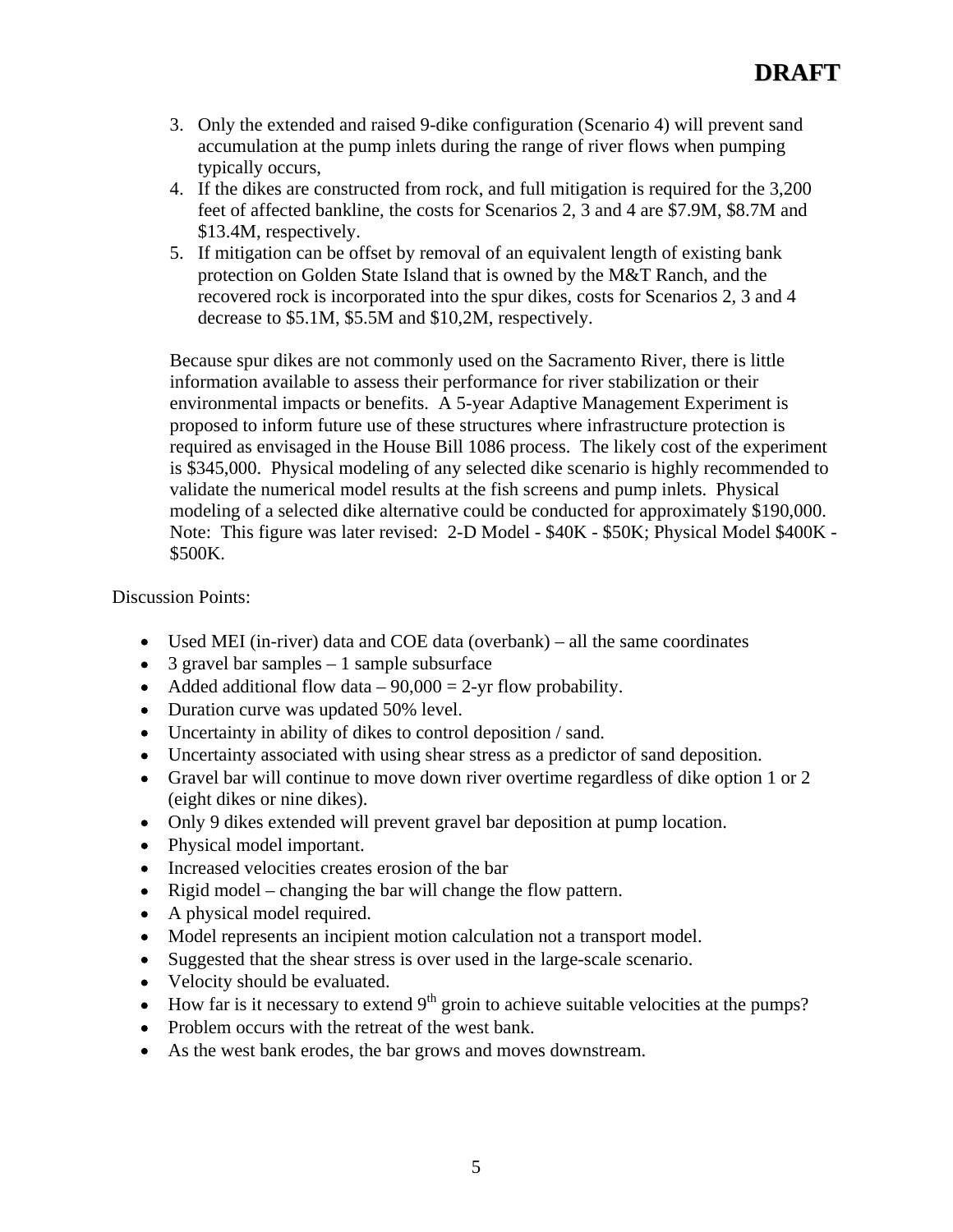- Review of CALTRANS Butte City Bridge dikes they are performing well? Over topping of downstream dike has resulted in increased scour just upstream of the bridge abutment..
- Need better information regarding the dynamics of Big Chico Creek.

### **Dredging / Fish Screen Analysis**

*Dennis Dorratcague,* Principal Engineer, MWH Americas

Executive Summary

A gravel bar is expanding and threatening to block the M & T intake on the Sacramento River at RM 192.7. To provide a reliable water supply to the intake, three options were chosen for further investigation. One of these is to excavate and maintain an open channel from the river to the intake. This report discusses the analysis of this option.

The location of the gravel bar was estimated for the next 40 years based on historical bar movement. The present river energy slope and gravel bar height were assumed to apply in the future. Three alternatives to maintain an open channel were developed. These were:

- A 400 cfs channel to the intake and a 250 cfs bypass channel from the intake back to the river. The 250 cfs provides a sweeping flow past the screens.
- A 150 cfs channel from the river to the intake with no bypass channel back to the river. This has a dead end area at the fish screens.
- A channel from the river to the intake with a flow velocity of 0.33 fps to allow juvenile fish the ability to return to the river.

Uniform flow was assumed to determine the size of the channels. The amount of excavation was calculated for each year in the future assuming that major channel excavation would take place once every three years on average.

The cost of each alternative consists of capital costs to purchase a high capacity, long reach excavator and fish screen modifications (Alternative 2 only). Annual costs consist of channel excavating, hauling, and spreading excavated material and obtaining permits once every five years. To determine first costs from annual costs, it was assumed that the cost of money (discount rate) equaled inflation.

Alternative 2 was not acceptable for fish protection since fish could be trapped at the end of the channel in front of the fish screen. Total present value costs for each alternative showed that Alternative 3 was least expensive. Alternative 3 appears to be the most attractive alternative, however excessive sedimentation in the channel from bedload across the bar is a problem for flows above about 100,000 cfs.

If the dredging alternative is to move forward, Alternative 1 is recommended for further study. Alternative 3 should also be analyzed to obtain a qualitative estimate of the amounts of sediment that must be removed to keep the channel open. See Section 5 for further discussion of the results, conclusions, and recommendations.

Discussion points: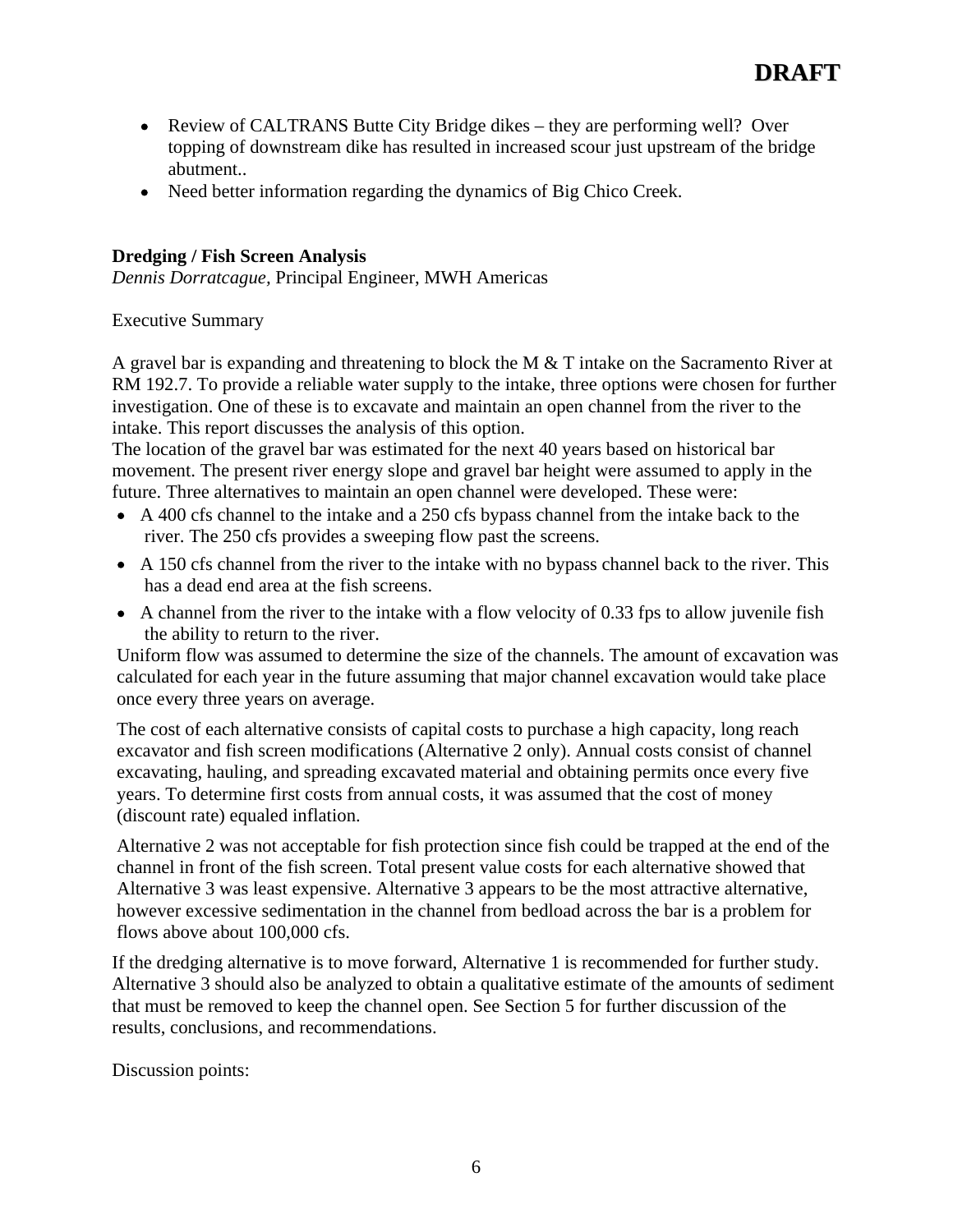Dredging Alternative #1

- Dredging ends at the pumps.
- Channel along edge of state park.
- Direct to river access.

Dredging Alternative #2

- Does not meet project criteria.
- Uncertainty regarding benefit to City of Chico.
- Questions still remain about where the gravel is going to go over time and how much material will be deposited in the channels and where in order to know how much to dredge.
- Are there provisions for spring-run Chinook salmon to get in and out of Big Chico Creek?
- There is no provision in the report for Big Chico Creek.
- sediment transport and bed load in the river as it pertains to Big Chico Creek is important, in addition to the location and affect on the fish screens. It may cut through the gravel bar at some point and then the same issue arises regarding fish screen criteria and adult attraction. More information is needed to understand the stream dynamics on Big Chico Creek.
- Agreed that regardless of the dredging alternative, Big Chico Creek will remain a problem.
- There is enough flow from Big Chico Creek and the dredged channel to get back into the river and therefore there are attraction flows. However, if there is a dead-end channel and Big Chico Creek joins the dead-end channel, there are no bypass flows.

More discussions held regarding the future location of the mouth of Big Chico Creek and the impact on the gravel bar.

- Dredging Alternative 1 seems to meet the project criteria over the 40 year project life. There are similar back channels at various locations along the river that seem to maintain themselves.
- When the river comes up increased flows will come down the channel.
- Investigations were requested regarding changes that result from various increased river
- flows.<br>In regard to bypass flows, based on the configuration of the fish screens, 250 cfs bypass flows may not be a requirement. The intake channel could theoretically be 170cfs.
- The intake consists of four cylindrical fish screens and the flow of water coming into the intake through the screens and piped through the levee. He agreed with Paul that the screens could be rearranged.
- There are serious concerns regarding the dredging of the channel around the fish screens without damaging the screens. The screens are below the water surface and working around them with any kind of equipment will damage the screens.
- It is impossible to clean around or underneath the screens. The key is to keep the sediment from settling there in the first place.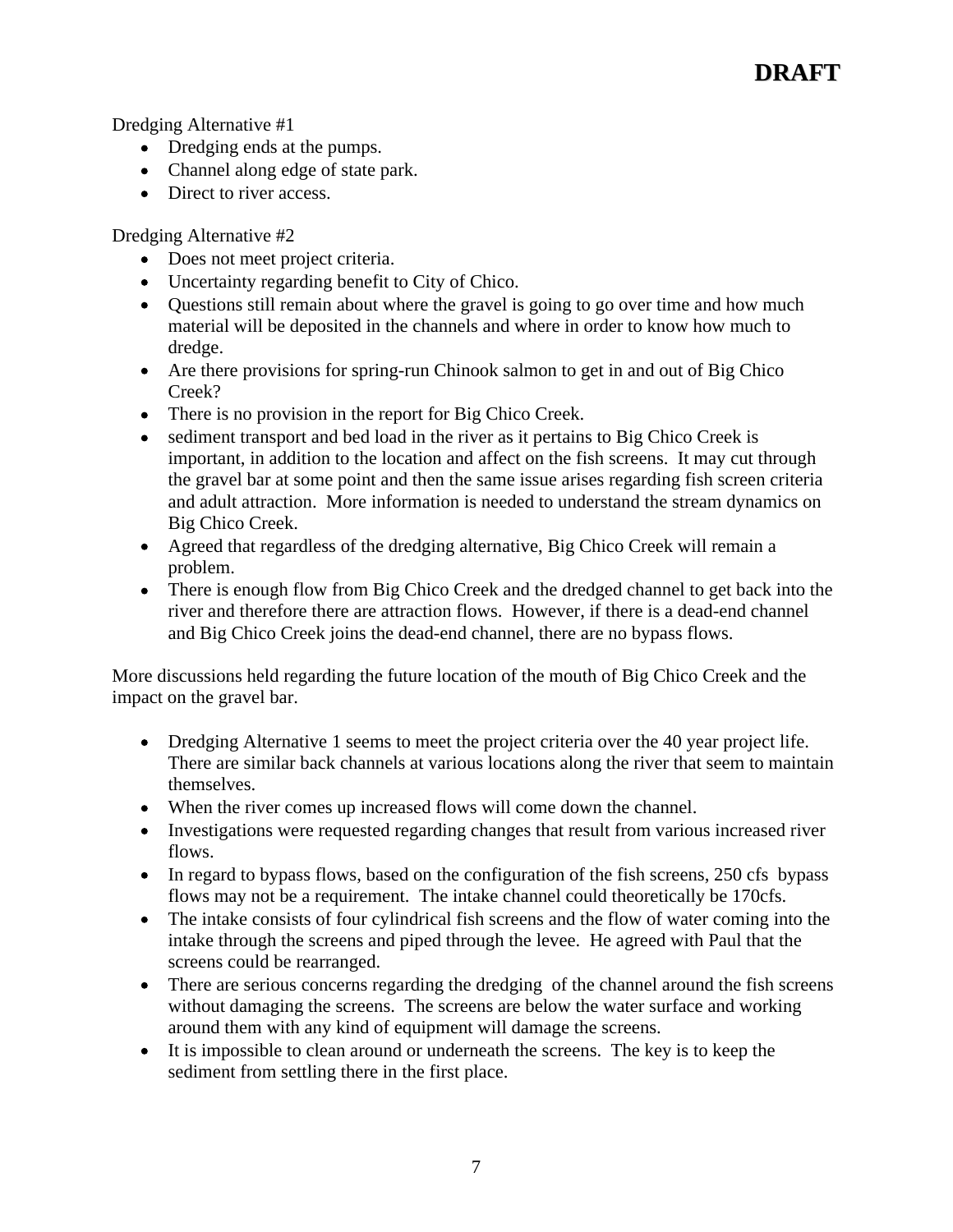More discussions were held regarding channel configurations, deposition and type of sediment around the pumps and access issues to dredge deposition (excavator on a barge?). What do you do with the material? Agreed that this is a very difficult issue.

Discussions were held regarding the movement and ultimate length of the gravel bar and the potential of the low flow channel that used to exist in the riparian area to breach the gravel bar. Historically the channel flowed through the lands owned by the Reclamation Board.

Les described the location using a historical aerial photo.

More discussions were held regarding self-maintaining channels. No conclusions.

More discussions about bypass channels.

Stacy commented about self-maintaining channels under the right configurations. Channels found in the non-alluvial system like the Trinity (sediment input dependent) were old spawning channels engineered back in the 1980's. Where there is large sediment load, they tend to choke up pretty quickly.

More discussions were held regarding location and dynamics of Sacramento River channels.

Dennis reviewed the costs listed in the report and how the costs were compiled.

There were strong concerns and discussions regarding where to deposit the spoils or the recapture of the spoils.

Uncertainty regarding the probability of acquiring necessary permits to dredge in the river over a 40-year time period. There is strong sentiment to stay completely out of the river and this option requires yearly in-river maintenance as a sediment management issue. Discussion was held regarding similar situations on the river and potential law suits from third party impacts. The City of Chico may be in harms way due to sediment transport at a lower flow.

Sediment management results in higher costs than gravel reduction.

The question arises about the possibility of the dredged sediment becoming a point source problem due to the turbidity.

Paul commented that as long as its captured in the dry its not a problem. The question is how will it be viewed in future years. He commented that DFG is trying to look at these issues and maintain a consistent policy over the long-term and the project should assume some way to do this whatever the options.

There is a question whether the federal agencies will take the same position.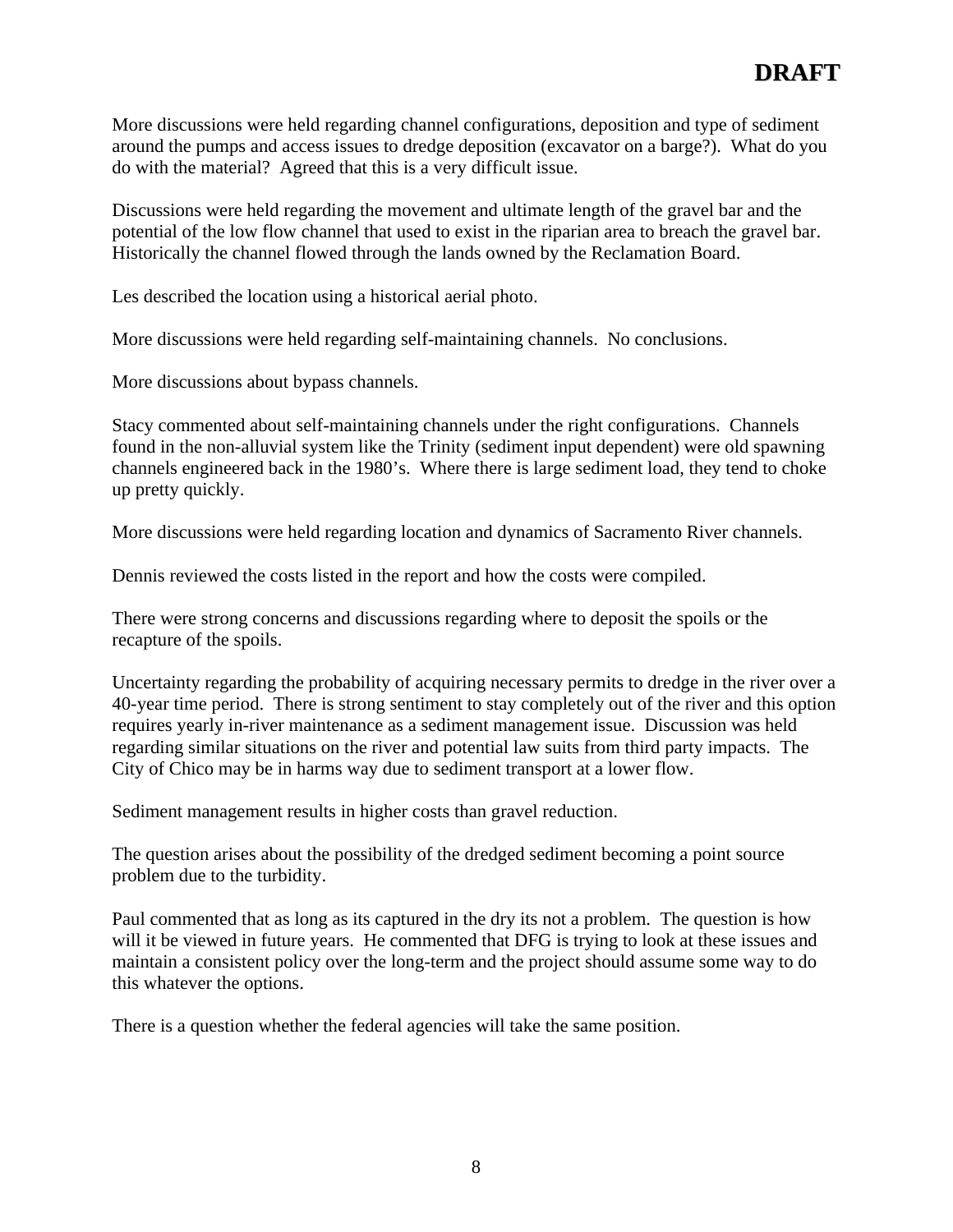More discussions were held regarding Dredging Alternative #3, e.g., velocities, by pass flows, debris/sediment collection around the screens. Conclusion: any dead-end alternative will accumulate debris/sediment on the screen and not meet project criteria.

How would State Parks feel about a dredged channel through their park? No conclusion. Woody stated that State Parks has cooperated in the pas and he felt the agency would continue to cooperate in the future.

Dennis provided further discussions regarding implementation actions associated with the dredging alternative and associated costs / constraints.

More discussions on channel configurations for each alternative, especially the sheet-pile wall (not recommended).

Discussions were held regarding dragline vs clam shell. Contractor noted that clamshell will not work under the conditions at the pumping plant site.

Main question – how to keep the fish screens open as the gravel bar moves down but has yet to inundate the facility? Solution may be a on-call dredge on a barge. Suction dredging escalates costs. More discussions we held regarding appropriate equipment and approach.

Olen wrapped up the presentation with the following key points:

- $\blacksquare$  Dredging option #1 Channel along the east side is acceptable but needs further evaluation.
- $\blacksquare$  Dredging option #2 Maintaining same channel with a dead end and a channel out to the river. Discarded due to fishery issues.
- Dredging option #3 high uncertainty about where the gravel will travel and how to deal  $\mathbf{u}$  . with the sediment issues around the pumps, high O&M – not feasible. Agreed that the bar will continue to move down river and inundate the pumping facility.
- **Large O&M associated with all alternatives and very difficult to assume by stakeholders.**
- Where does the gravel bar travel over time and how much material is deposited in the channel?

It will be necessary to agree on the dynamics in order to associate costs.

# **Montgomery Watson Harza Americas**

Ranney Collectors *Chris Petersen*, Hydrogeologist, MWH Americas

Executive Summary

# **Survey Sonoma County Water Supply Operations**

A review of the regional and local hydrogeology at the Sonoma County Water Agency (SCWA) and M&T sites shows that the two are drastically different (See report - Appendix A). At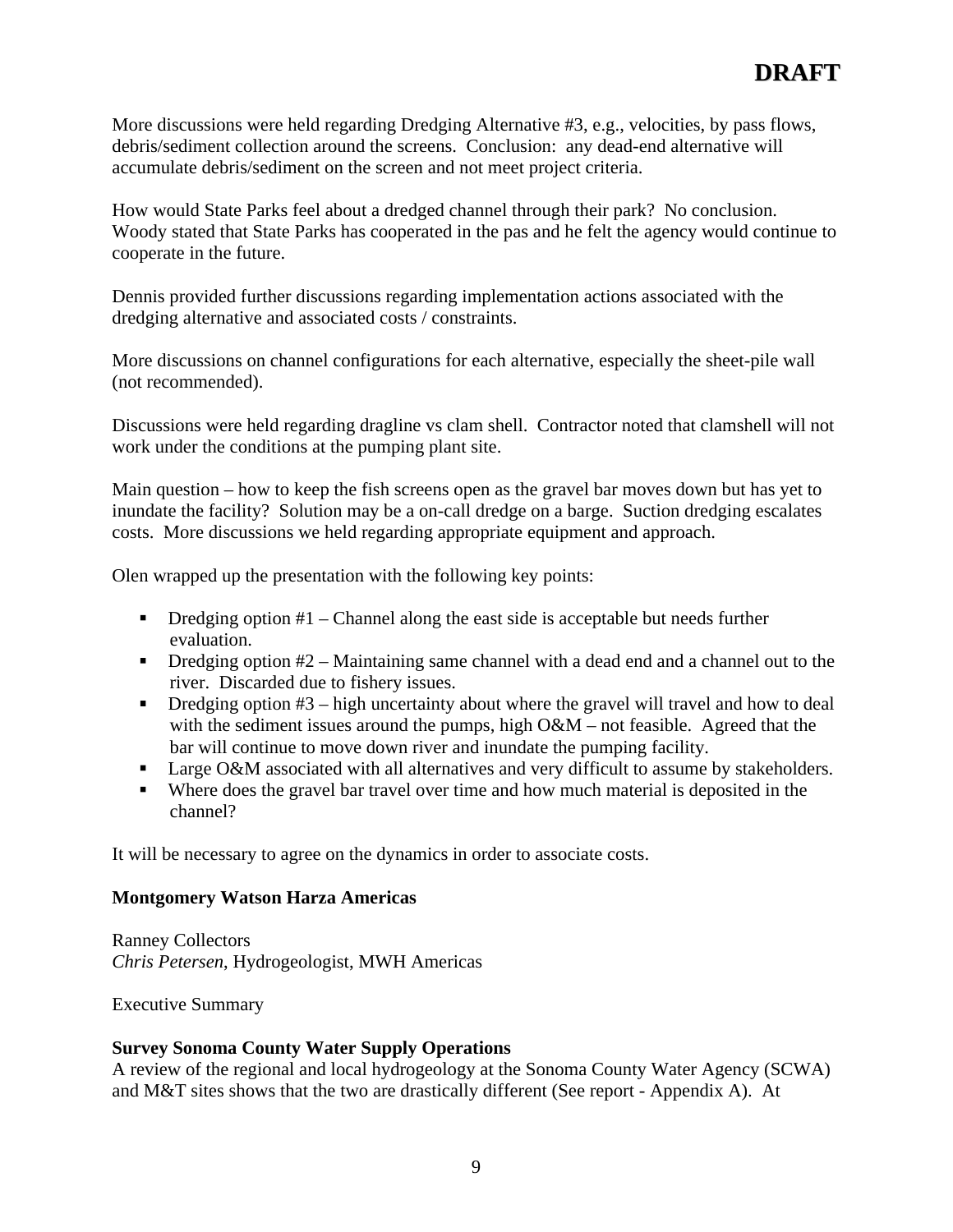SCWA, the alluvial aquifer is tightly bound at approximately 100 feet below ground surface and at the valley edges by nearly impermeable bedrock. The width of the valley is 800 to 4,000 feet. At M&T, the bounding depth is far enough away from the proposed wells to not pose a limitation to well yield. Permeable sediments extend to approximately 3,800 feet below ground surface. The width of the valley also does not pose a limitation on well yield with the nearest bounding bedrock unit outcropping approximately 14 miles to the east. It is recommended that a facility with more similar hydrogeologic conditions be used as a comparison to the proposed M&T site. Such a facility would be the Nearman Water Treatment Plant in Kansas City, Kansas. Here the geologic and river conditions are similar to the M&T site. More information on this site can be found in Appendix B, Survey Results of Collector Well Operators.

Another main difference between the SCWA distribution system and M&T is the mechanics of delivery. SCWA pressurizes their pipes and system to generate 500 feet of head prior to release into their distribution system. M&T requires the lift (no greater than 100 feet) to convey water to an open canal.

# **Survey Results of Collector Well Operators**

Based on geological and hydrogeological information collected in the survey presented in Appendix B, the Nearman Water Treatment Plant program in Kansas City, Kansas is most similar to the proposed Project. The Nearman Water Treatment Plant has two collector wells with 14 laterals each. Each collector well supplies approximately 25 MGD. The alluvial aquifer is semi-confined with cobbles, gravels, sands, silts, and clays. The Missouri River is approximately 100 feet from the well caissons and the caissons are spaced 1,000 feet apart from each other.

Other projects that may have similar characteristics are the following:

- 1. City of Cedar Rapids, Iowa
- 2. Olathe District, Kansas
- 3. City of Lincoln, Nebraska
- 4. Humboldt Bay Municipal Water District, California

We can expect the Project collector well system to operate much like these projects if we assume that the data is accurate and conditions at the site are similar.

# **Meeting Minutes from Three Conference Calls**

Three conference calls were conducted with Matt Reed (Ranney Division), Dan McManus (Department of Water Resources), and MWH staff. During these calls, the following were discussed; the contract of the contract of the contract of the contract of the contract of the contract of the contract of the contract of the contract of the contract of the contract of the contract of the contract of the

- various locations for multiple Ranney Wells, Ċ
- types of fuel for pumping,
- alternatives of conveying the water to the canal,
- water conservation, and water conservation, and water conservation, and water  $\alpha$  $\bullet$
- operation of the wells.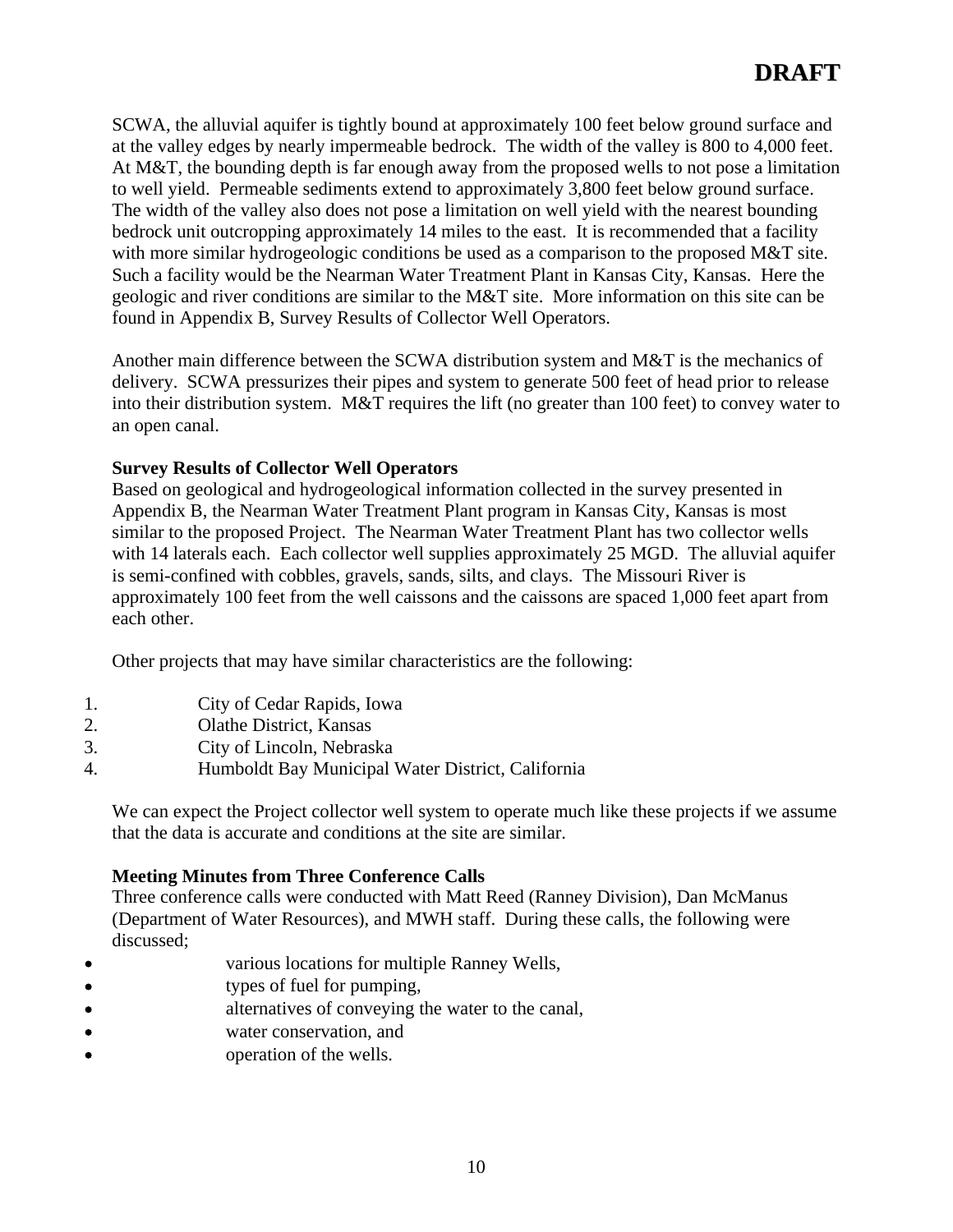Discussions concluded that geologic conditions would be favorable to locate one well near the canal in Llano Seco Ranch. Information regarding energy costs and fuel types were discussed and results are presented in Appendix E. Two alternatives for conveyance of water from the wells to the canal at M&T Ranch were discussed; utilization of the existing sump and pipe system from the wells, or construction of a conveyance to the canal from the wells. The alternative utilizing the existing system was favored, but would require additional lifting costs from the sump. The favored water conservation alternative is to line the existing canal between Big and Little Chico Creeks to reduce losses from seepage along that section. It was also discussed that the wells may not incur operational costs as high as estimated because the maximum allocation may not be necessary 12 months of the year.

#### **Refine Well Yield – Groundwater vs. River**

Based on the evaluated simulations, it is not expected that river migration will substantially affect yield capacity and operation of one to four collector wells operating at 24.25 MGD each, spaced 1,500 to 2,00 feet between well caissons, and with 200 foot long laterals placed at 95 feet bgs.

#### **Energy Requirements of the Ranney Well Water Supply**

The proposed M&T Chico Ranch/Rancho Llano Seco Ranney Well Option includes construction of four wells for pumping of water to the existing M&T/Llano Seco Pumping Plant. The issue that is memorandum evaluates is the comparative cost of energy for alternative energy sources and initial planning to reduce the reoccurring costs associated with pumping of the raw water from the Sacramento River to the existing M&T/Llano Seco Pumping Plant. The means and methods used for evaluation involved standard hydraulic engineering including the Energy Equation of Pipe Flow and Hazen Williams Equation for Friction Head Loss to estimate system losses and total dynamic head for pumping power requirements. The system pumping power requirements were converted into costs per year based on cost per unit energy for the various alternative energy sources. The results of the evaluation showed that natural gas is the most economical source of energy based on the market conditions for energy sources evaluated. The sources evaluated included electricity , diesel fuel, natural gas and gasoline. The conclusions of this Technical Memorandum include a recommendation for using pipe material and sizes most suitable for lowering the energy costs in concert with utilizing natural gas as an economical source of power for the proposed well pumps.

#### **Maintenance Costs**

The proposed M&T Chico Ranch/Rancho Llano Seco Ranney Well Option, if constructed would add pumps, motors, valves and controls as maintenance items that would require consideration related to manpower, schedule and annual budgeting. The issue evaluated in this Technical Memorandum was the annual costs associated with development of this proposed construction option. Experience and standards of the industry were used as the means and methods for the estimate of annual maintenance costs for the M&T Chico Ranch/Rancho Llano Seco Ranney Well Option. The results of the evaluation provided an estimate of the anticipated maintenance costs in terms of a conceptual level analysis. The estimate is approximately \$162,125/year for maintenance of the facilities.

Discussion points: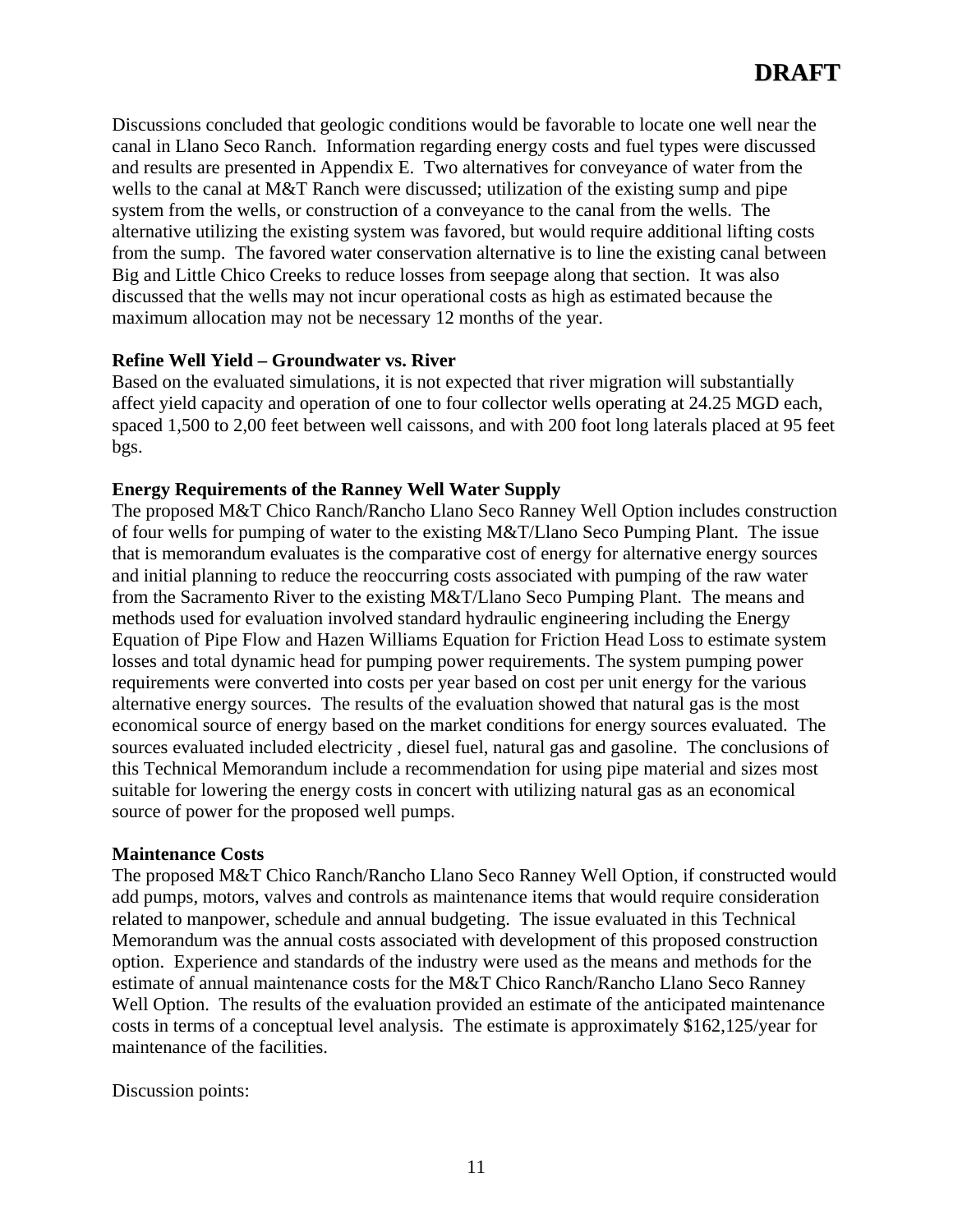- River migration will not significantly affect the collectors due to the transmissivity of the aquifer. The contract of the contract of the contract of the contract of the contract of the contract of the contract of the contract of the contract of the contract of the contract of the contract of the contract of the c
- This condition will affect deep groundwater wells located on the M&T Ranch.
- Redevelopment of the wells is a major cost.
- Ranney Collectors lose capacity over time that raises the costs.
- Significant leap from test well to 150 cfs capacity for collectors.
- Recommends one well to test the information to design expansion.
- Stakeholders cannot afford the cost of the water.

# Lunch **Lunch** the contract of the contract of the contract of the contract of the contract of the contract of the contract of the contract of the contract of the contract of the contract of the contract of the contract of

# **Complete Decision Matrix for all Alternatives**

The Steering Committee discussed the information presented in the above-mentioned reports to refine an understanding and develop a preferred alternative that will possibly protect threatened and endangered fish populations from entrainment while meeting pumping requirements for adjacent agriculture, managed wetlands (state, federal and private) and the City of Chico Wastewater Treatment Facility, and have no significant impacts on the Sacramento River meander. The Steering Committee was charged with utilizing the current information to better understand what system-wide influence to the river meander may occur from any one or a combination of identified actions relevant to management needs, while at the same time, meeting the following project criteria: fish screen criteria; pumping requirements, engineering and economic feasibility.

The discussions addressed the following questions:

- What is the rate and uncertainty associated with river meander and sediment deposition at the project site?
- What is the realm of possible alternative means to meet the water requirements of the beneficiaries?
- What are the current fish screen criteria and can these criteria be changed to accommodate innovative solutions?
- What are the uncertainties associated with the simultaneous interaction between river meander, pumping plant capacity and fish screen protection?

Please refer to Attachment A – Decision Matrix.

# **Tuesday April 25, 2006**

Met at Llano Seco Ranch Headquarters, Chico, CA

Attendees: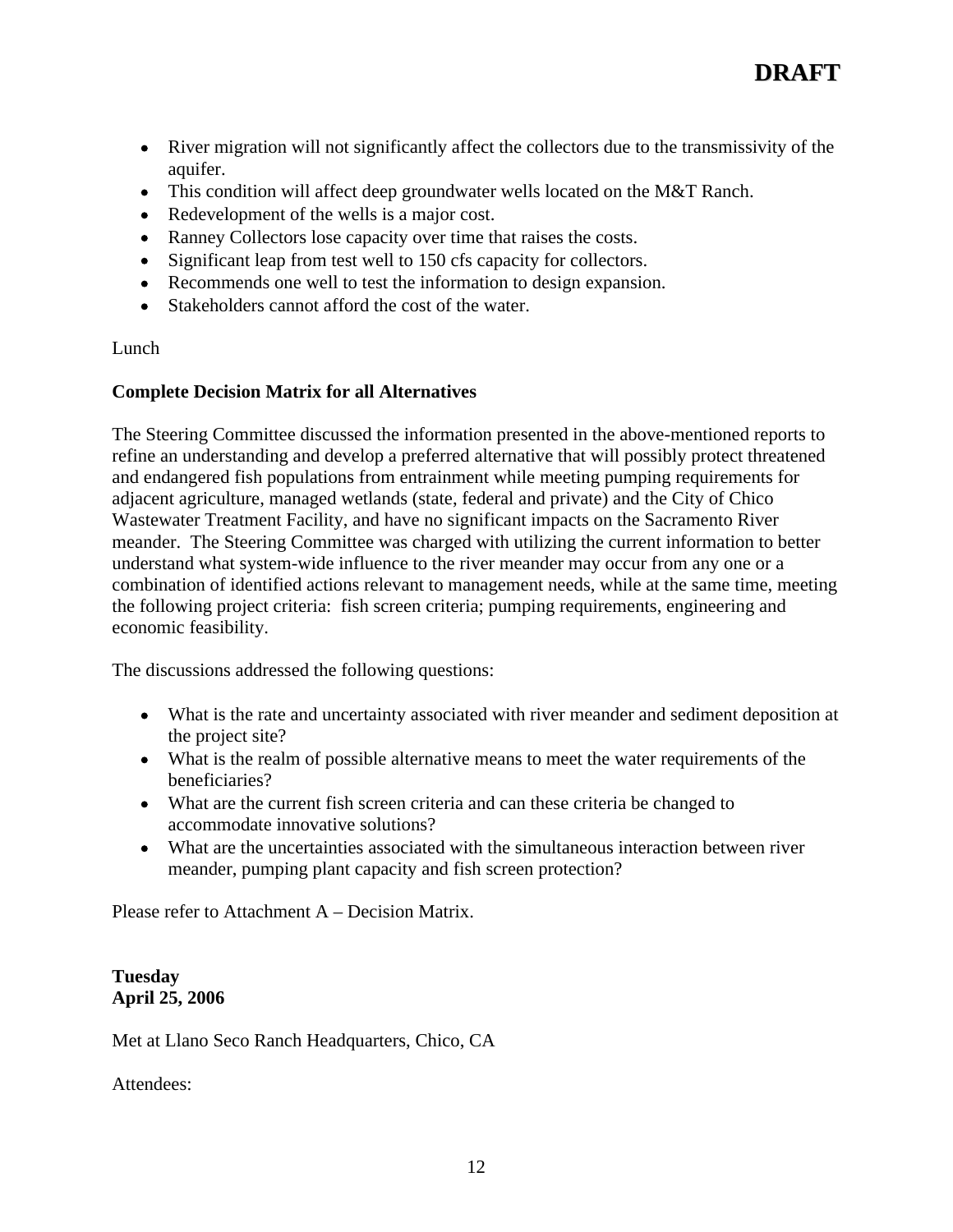Burt Bundy, Manager, Sacramento River Conservation Area Forum Stacy Cepello, Environmental Scientist, California Dept. of Water Resources Yantao Cui, Research Scientist, Hydrology/Geomorphology Dennis Dorratcague, MWH Americas Kevin Foerster, Project Leader, Sacramento National Wildlife Refuge Complex Jim Gaumer, Engineer, M&T Chico Ranch Michael Harvey, Principal Geomorphologist, Mussetter Engineering, Inc. Les Heringer, Manager, M&T Chico Ranch Eric Larsen, Research Scientist Geology Chris Leininger, Project Development, Ducks Unlimited, Inc. Tracy McReynolds, Assoc. Fishery Biologist, Region 2, Calif. Dept. of Fish & Game Tamara Miller, PE, City of Chico Kelley Moroney, Refuge Manager, Sacramento Valley National Wildlife Refuge Complex Jon Mulder, Geologist-Engineering, California Dept. of Water Resources Robert Mussetter, Principal Engineer, Mussetter Engineering, Inc. Vickie Newlin, Sacramento Valley Regional Coordinator, California Bay-Delta Authority Bruce Ross, Engineering Geologist, California Dept. of Water Resources Neil Schild, Principal Engineer, MWH Americas David Sieperda, Manager, Rancho Llano Seco Richard Thieriot, Shareholder, RanchoLlano Seco Paul Ward, Association Fishery Biologist, Region 2, California Department of Fish and Game Olen Zirkle, Manager, Conservation Programs, Ducks Unlimited, Inc.

Olen Zirkle **–** Welcome & Introductions Workshop Recap – Monday

Olen reviewed the project conceptual model that was designed to guide the Steering Committee on choosing the preferred alternative that will be a long-term solution. The model directs the decision to meet fish screen criteria, pumping requirements and river meander as well as being engineering and economically feasible.

Olen reviewed the Steering Committee membership, including the stakeholder and the technical experts. He reiterated the responsibility of the technical experts to synthesize all the technical information into a recommendation that meets the criteria set forth in the conceptual model. He also explained that the recommendation must meet stakeholder requirements of long-term economic feasibility in order to have a viable solution.

Discussion was held regarding the public role in the project during the NEPA and CEQA process to provide environmental and social input for the technical and economical recommendation for the project. It was the sense of the committee that social/political issues would be left to the political process and would not be part of the Steering Committee deliberations.

The group discussed the history of the original proposal and agreed that alternatives will drop off the preferred list as each alternative is ranked for meeting the criteria established in the conceptual model.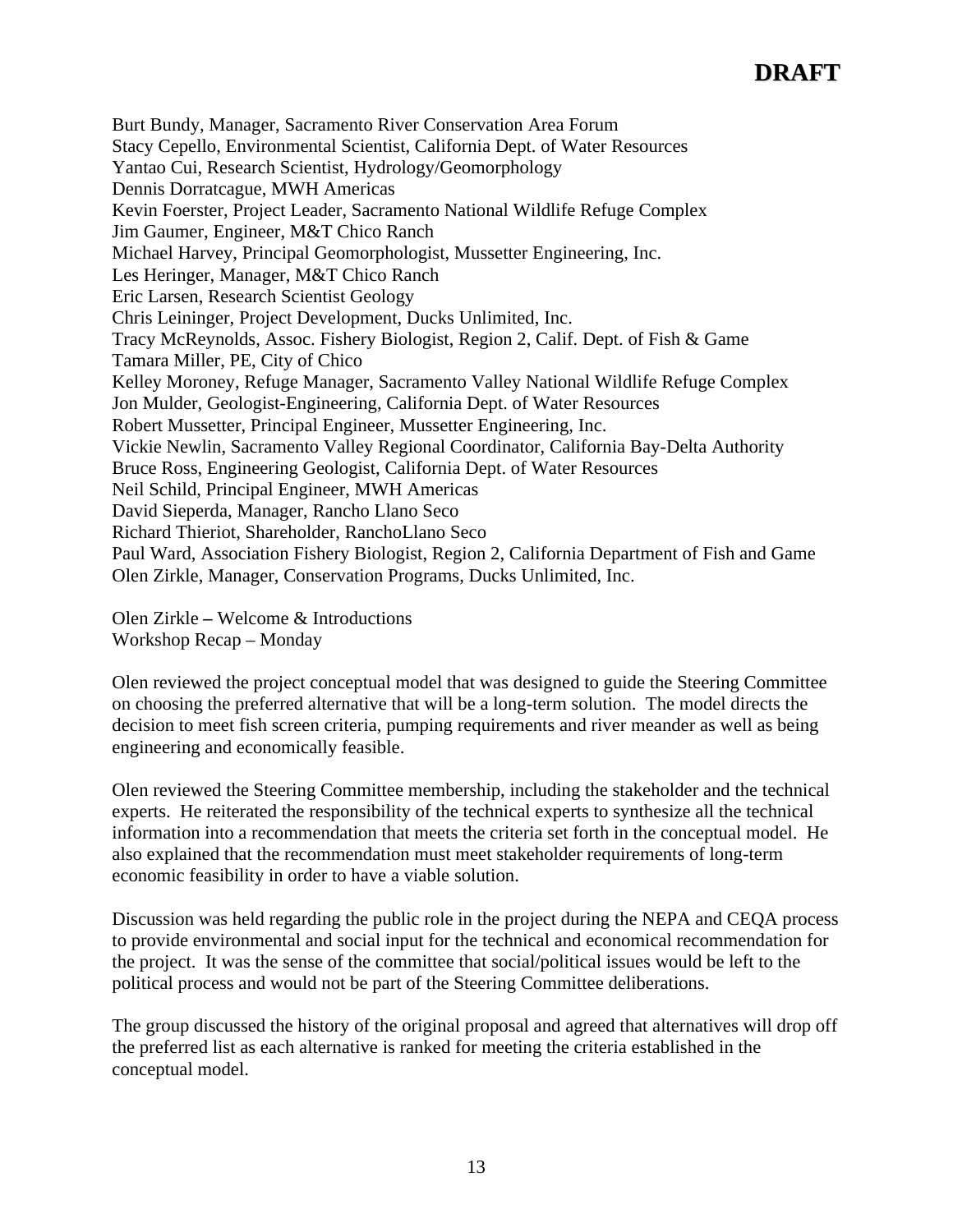It was agreed that each alternative should have a thorough discussion in the technical memorandum describing the reasons that the alternative was recommended and why it may or may not meet the long-term solution goal.

Discussion was held regarding the CBDA budget for the project and project implementation. CBDA last notified DU that \$12 million had been allocated for the project together with other project budgets. Olen explained that subsequent proposals for the project will be resubmitted to CBDA or other entity (yet to be determined) for review and approval.

Olen then led the discussion through a review of the information that was compiled in the decision matrix for further contributions and comments.

Additional comments were made by Yantao regarding additional information for O&M and costs for dredging and by Dennis regarding the cost of the low-approach fish screens (see attached respective memos).

It was agreed that there is uncertainty regarding hauling of the spoils in the dredging alternative and assumptions are necessary based on experience and estimated cost increases.

Bob compared the 1997 topography of the gravel bar with the post-2001 dredging and the 2005 topography. He compared the areas in each cross section. He explained that the bar has built up approximately 5 feet. More discussion held regarding the movement of the bar and the lack of accretion and that it was a huge sink due to a reduction of transport rate and the ongoing migration of the west bank.

Mike reviewed photos of the CALTRANS Butte City Bridge dikes and the erosion problems at the abuttments and not at the dikes. Mike explained that dikes are categorized as a flexible revetment. When they are constructed it is expected that they will have some adjustment. CALTRANS dikes are atypical with sheet pile down the core.

Bob commented that the sheet pile defeats the purpose of the dikes.

Mike commented that the basis for the argument for one-to-one mitigation for rock is the reduction of soft bank and that must be mitigated. With dikes, there is flexibility seen in the soft bank between the dikes with sediment deposition and revegetation. Spur dikes do not represent a solid full-bank revetment.

Les commented that the high flows this year has increased the potential for a 2006 dredging.

The comment was made that the river is continuing to move west and now flows over an increased area allowing for a wider area for deposition, the formation of the middle-channel bar and the need for an updated survey.

The group still raised the question of in-river movement of the bar as the west bank moves.

Projects costs were revised based on more input from the group.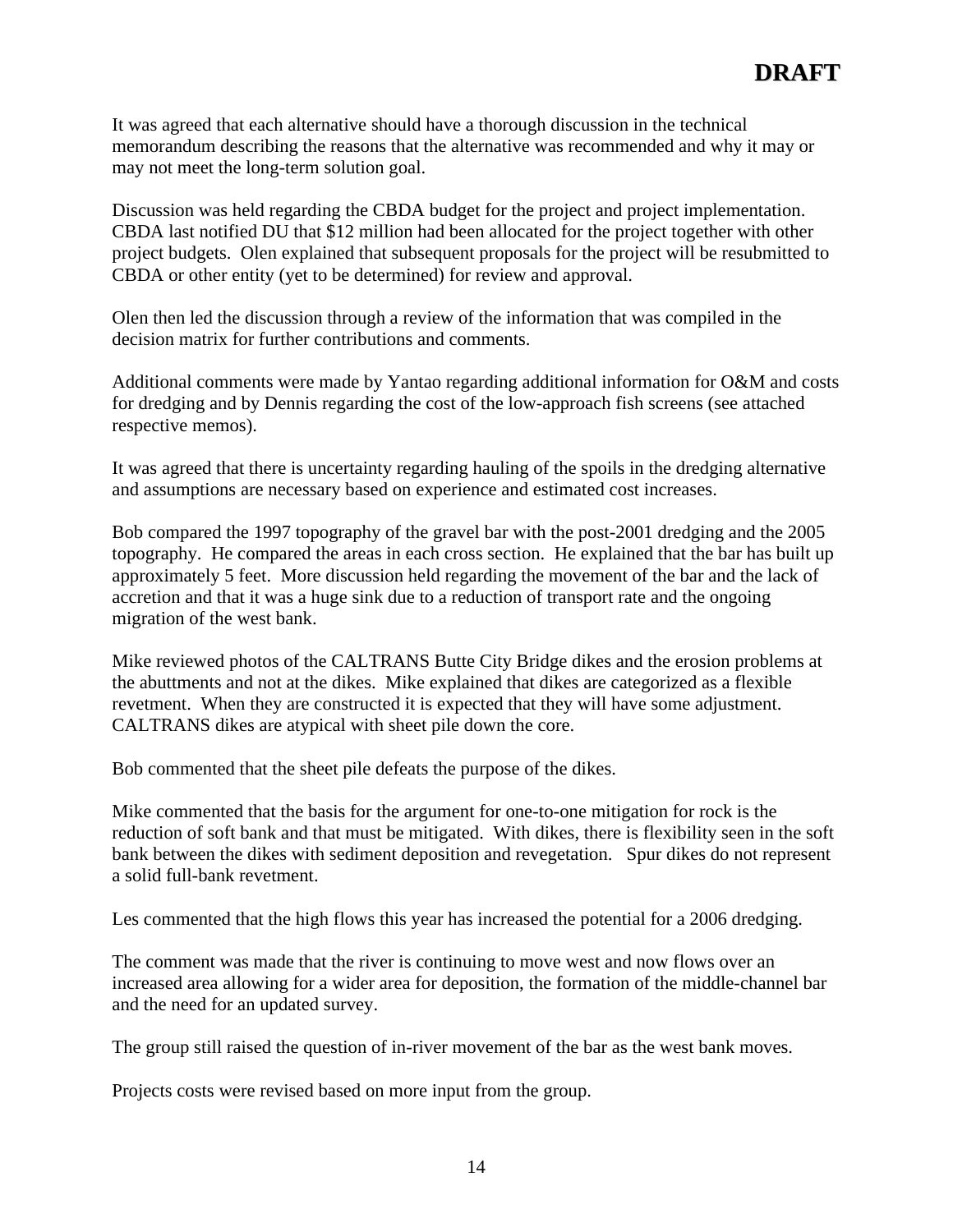There is consensus that there must be another dredging no matter what the preferred alternative to keep the project operating.

Discussion was held concerning the potential for a self-mitigating project where rock is put in and rock is taken out and potential mitigation sites / costs.

Uncertainty was raised concerning the need and location of the  $9<sup>th</sup>$  dike. Bob explained that the dikes work as a field and isolating one dike over another has significant consequences to the whole system. The design is to ensure that all the dikes work sufficiently to solve the problem. The physical modeling will be able to reduce uncertainty and provide required information for appropriate engineering design. More discussions were held regarding the uncertainty of mitigation costs.

Discussions were held concerning the interim project and the necessity to dredge in order to keep the pumps and fish screens functioning. It was again reiterated that if rock is put in the river for the interim project, the rock would be removed if the long-term solution is a non-goal alternative. The group agreed that it would take a minimum of 5 years to implement a long-term solution.

There was debate concerning the necessity of the interim solution to protect the pumps and fish screens until a long-term solution was approved and implemented. The discussion ended with agreement that the interim project was to protect the function of the pumping facility and maintain options for selecting a final alternative.

# Break **Break Break Break Break Break Break Break Break Break Break Break Break Break Break Break Break Break Break Break Break Break Break Break Break Break Break Break**

Olen began the discussions by reviewing the fundamental questions goals and ojectives listed in the project charge.

# **Primary Project Goal**

• To protect the existing M&T/Llano Seco fish-screen facility and its beneficiaries while investigating and identifying a technically and economically feasible long-term solution to adapt the fish-friendly pumping facility to the lateral migration of the Sacramento River.

# **Study Objectives**

To obtain an authoritative and unbiased description of the state of scientific knowledge related to the Sacramento River meander, fish screen and pumping plant technology by convening a multidisciplinary team of experts in the fields of fluvial geomorphology, hydrologic modeling, fish screen and pumping plant technology.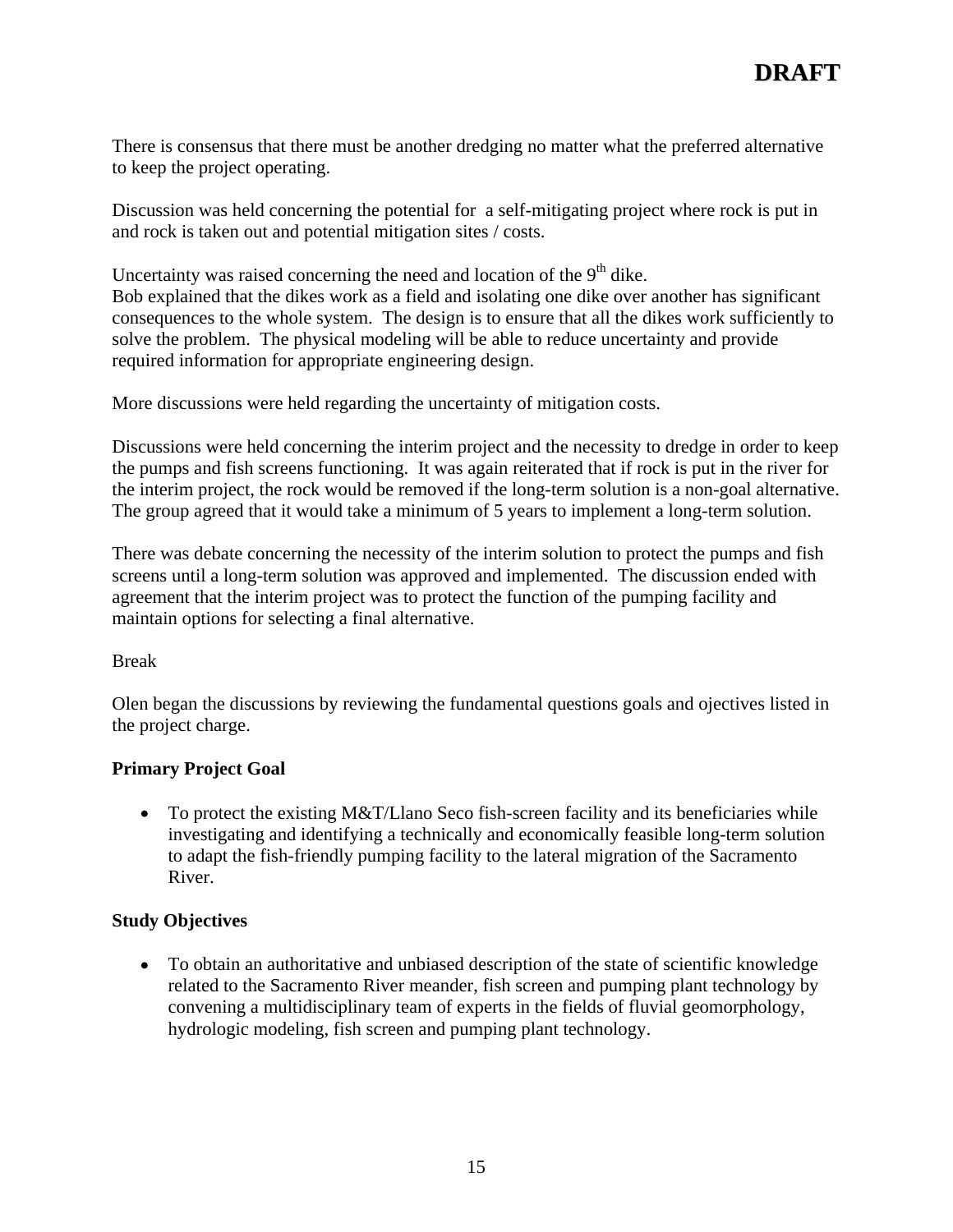- To provide an opportunity for stakeholders and scientists to test and refine an understanding and potential for unintended effects between managing the natural riverine system, fisheries requirements and pumping requirements.
- To conduct an exhaustive literature search, fill identified data gaps and conduct modeling to provide important data essential in answering specific questions that support a strong research approach in accomplishing the primary project goal.
- To determine performance measures/indicators that will guide the long-term solution in meeting the primary project goal.
- To fully document the investigative process of determining, identifying and justifying the long-term solution that will meet the primary goal of the project.

**Current Working Hypotheses and Investigative Approaches.** It is possible to protect threatened and endangered fish populations from entrainment while meeting pumping requirements for adjacent agriculture, managed wetlands - state, federal and private) and the City of Chico Wastewater Treatment Facility, and have no significant impacts on the Sacramento River meander.

Olen reminded the group that there is a short-term solution and a long-term solution and that the group must stay focused on each separately while at the same time discussing the cross-over points.

Olen posed the question that if the spur dike alternative was not chosen that the interim project (bioremediation) would not move forward.

Mike commented that it was possible to withdraw the bioremediation if the project is prepared to dredge multiple times to keep the pumping plant operational and the west bank does not necessarily need to be held if dikes are not an option. The bank needs to be preserved if the project needs constructable dikes. Mike reiterated that the cost to put temporary rock on the west bank is not that costly. Mike suggested that it be clarified in the matrix.

It was agreed that if the west bank project is withdrawn a higher cost is associated with dredging.

Olen continued the discussion on the matrix.

Dennis commented that it would be necessary to dredge immediately after a high-water event in the winter and the question arises can that be permitted in a timely manner to meet the immediate need?

Discussions were held regarding the window of opportunity and the associated constraints.

Les emphasized that GCID cannot dredge until after April 1 and that constraint would be applicable to this project.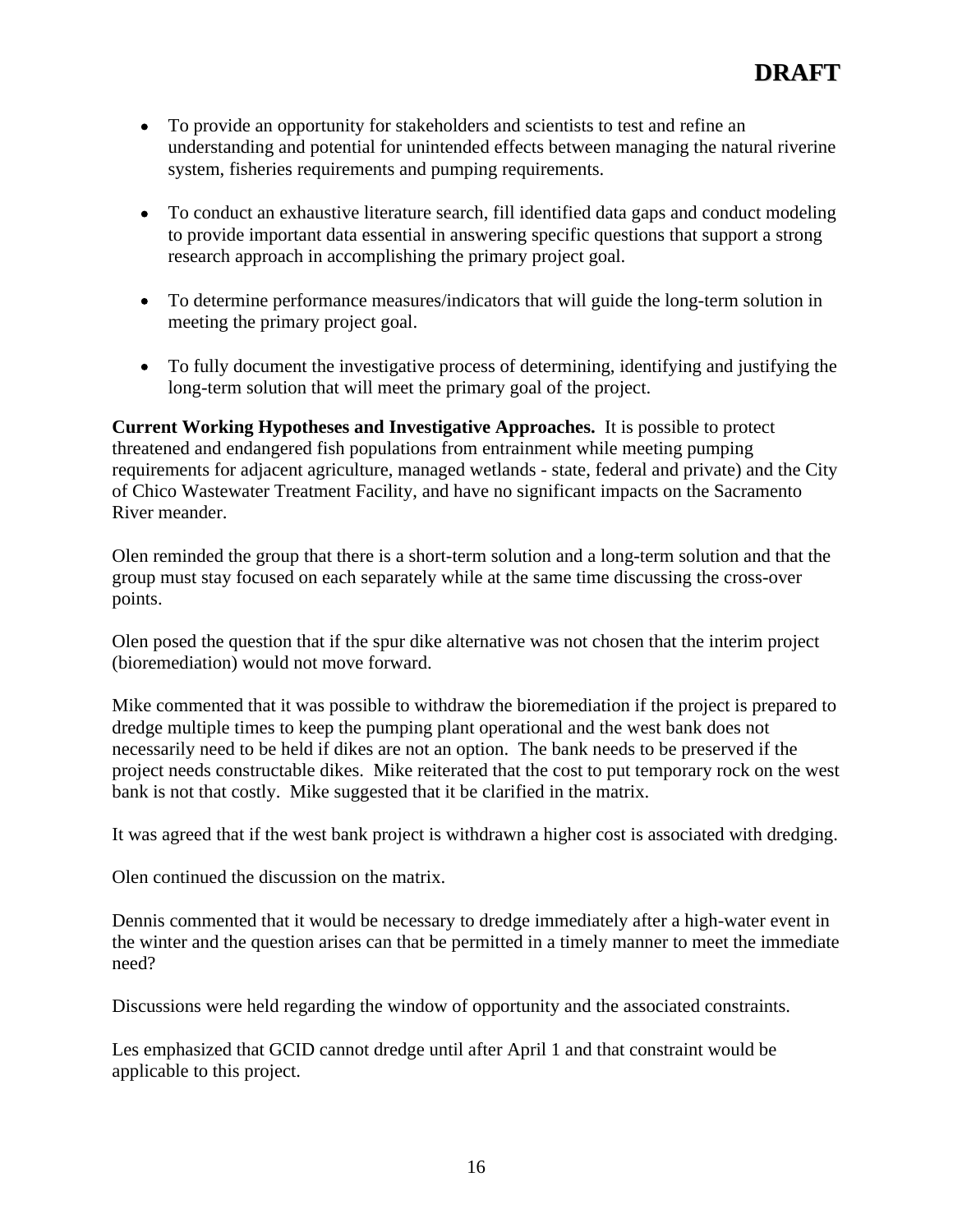Discussions were held regarding the potential inundation rate of deposition to a dredged channel.

Jim emphasized that the deep sink is associated within the proposed channel area and must fill before a channel will deliver water to the pumps and no solution to that issue has been discussed.

Les commented that now there exists a low estuary and that will soon fill in around the fish screens. Les agreed that is would take a long time to fill. Les explained that if the pumping plant were farther upstream, they would have a significant amount of deposition underneath the screens.

Discussions were then held regarding these issues.

Jim commented to be responsible the group should design the long-term solution around the worst-case scenario. Jim explained that the dredging option should be mindful of what the river did in the 1930's that would create the condition of no bypass flows that would eliminate alternative #1.

Eric suggested that his modeling did not show that that scenario would likely take place.

Les and Jim strongly disagreed and reiterated that there is certainly proof that the river relocated in the 1930's.

Bob believed that the river could actually take the 1930 meander pattern especiallysince there is development of the bar in the middle of the river. He felt that the continued buildup of the bar would put pressure on the right bank. In that case, the river could take the flow path seen in the 1930s and the pump area will be completely abandoned.

Discussions were regarding this issued and the group agreed that this scenario could indeed exist. Eric commented that he did not model this potential river change and that it could take decades. He recommended that the channel be opened up at the mouth of Big Chico Creek.

Dennis reiterated that the project life was indeed based on four decades – originally 50 years less the 10-year study and development process.

The group further discussed the attributes of the #1 dredging alternative. It appeared to be feasible from an engineering standpoint.

Stacy suggested that the physical modeling be initiated as soon as possible to provide timely answers for the environmental documentation and a 30% design.

Bob commented that he agreed that the modeling should be conducted for the both the spur dikes and the dredging in hopes that more detailed analysis will provide a solution that suggest one or a combination of alternatives.

Paul commented that any additional analysis must come out of the funding slated for this project.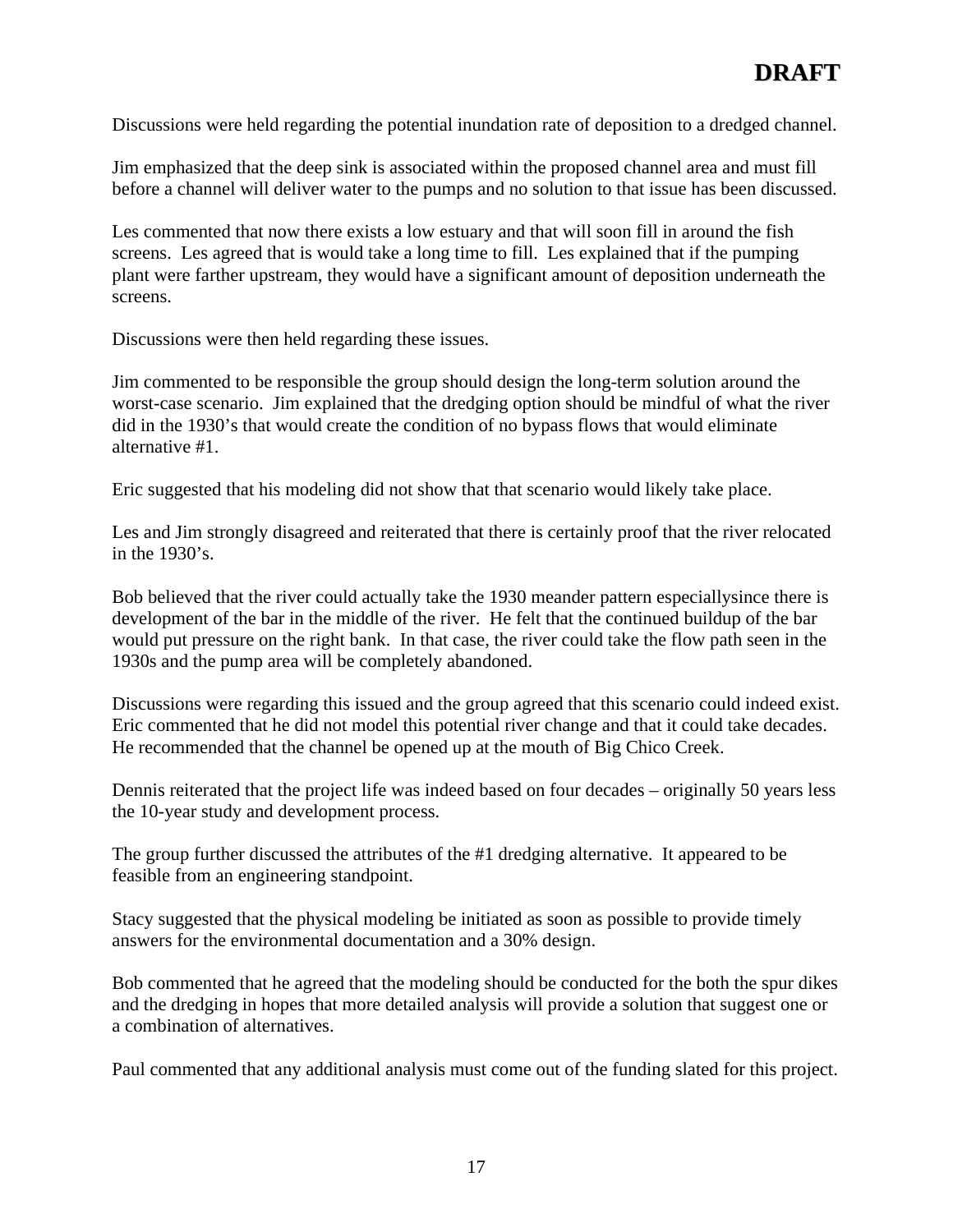Olen brought consensus to the following action:

The Ranney Collectors were not an option. There was consensus for the Spur Dikes and the #1 Dredging Alternatives and modeling (physical and numerical) should be conducted to refine the options be eliminating key uncertainties and risks.

Stacy commented that he felt the modeling would provide assurance regarding the potential for another 1930 scenario.

Dennis commented that the dredging alternative has not had the same level of analysis as the spur dike option. At this point, the dredging option has made assumptions on wild guesses where the gravel bar is moving and how to get water to it. He suggested that, permitting aside, water can be kept going to the plant and intake with a 2 to 3 day interruption. Now the permitting issue is the real question mark. He questioned the validity of the present ranking based on the permitting questions. A significant uncertainty remains concerning the regulatory window of opportunity for dredging in the river.

Paul commented (with the exception of having the planform) that if the project is talking about removing a plug in the dredged channel a permit can be issued at any time by DFG to remove the plug if that's the issue. A different question arises if the project works in the river.

Dennis revisited the dredging scenario. Paul commented that as long as the removal did not take place in the open river channel, DFG could approve the work in a timely manner.

Les commented on an existing permit that does not state that a live river is involved and NOAA Fisheries will not allow work until April 1. In addition, there would be an annual permit for State Parks.

Paul argued that the permitting would not be insurmountable and could be done. Green Sturgeon is problem for the future. Decisions must be made on what we know today.

The group agreed to leave the question mark in the matrix regarding permitting.

Eric questioned the need for additional dredging if the west bank is not protected.

Bob explained that there is significant potential for additional sedimentation that may result from the river moving into the west bank. Bob also commented that any of the three dredging option do not qualify as a long-term solution due to the movement of the west bank. Recent history shows that the bank is eroding even if the modeling suggests that the erosion is a slow process. The river has to accommodate the bar build up somehow. One possibility is that it will move farther and farther to the right side and maybe cut across to the next bend downstream. To have any kind of certainty with this in-river solution, you have to make sure that the river stays by the pumps. With the dredging alternative, Bob was not convinced that that certainty exists.

Mike commented if the river continues to widen out there will be more deposition.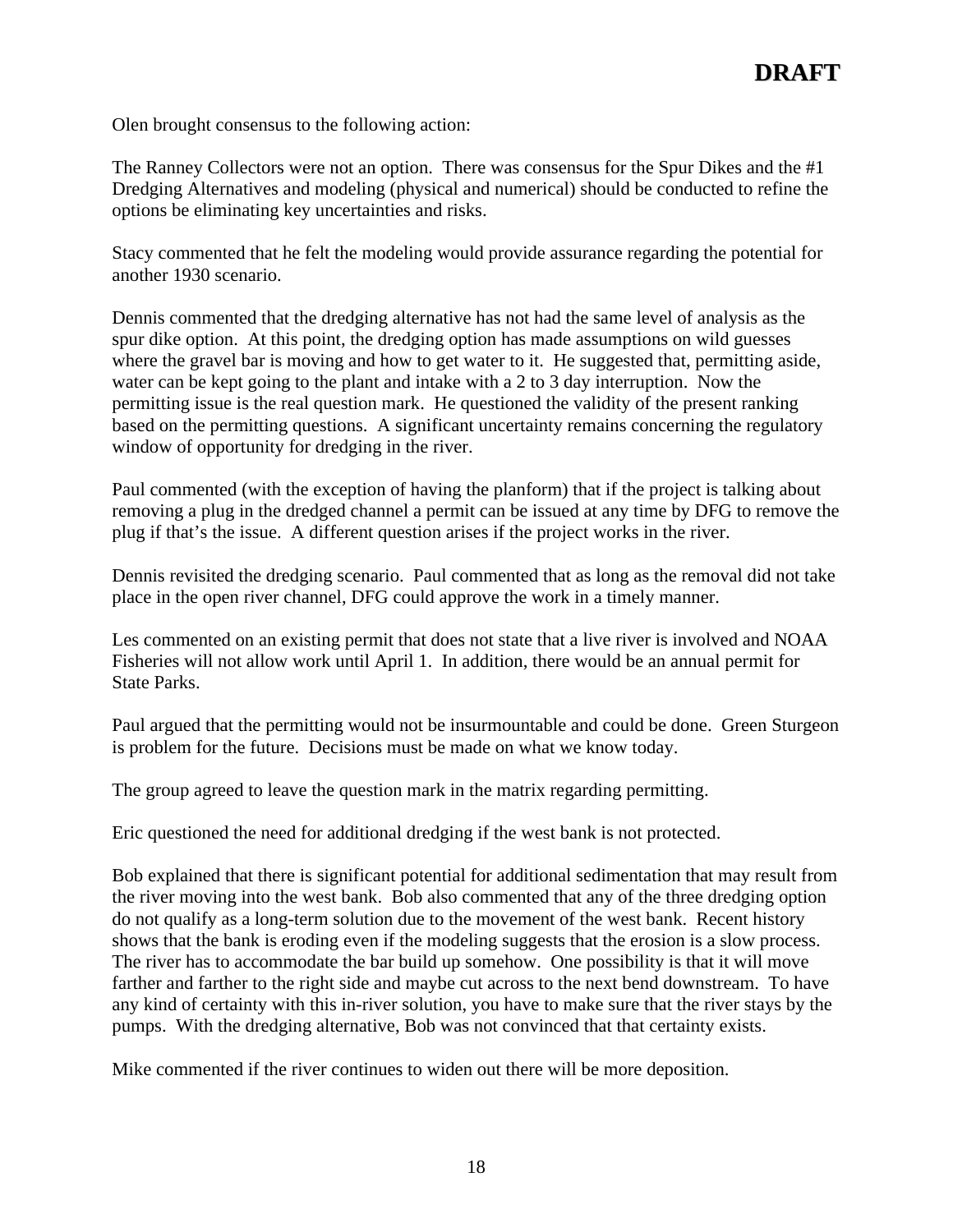Dennis commented that he had not captured the costs of potential clean-up action around the pumping plant due to sedimentation. There are no costs for divers, suction dredges, etc. designed around that uncertainty.

Les emphasized that bypass flows remains a significant uncertainty.

Dennis emphasized that was the reason for two channels; one channel to direct the flow to the screen and one channel to take the flow away from the screen.

More discussion were held regarding the 30 foot deep hole that currently exists on the upstream side of the pumps and how the channel alternative will accommodate that existing condition, the migration of Big Chico Creek and meeting sweeping flow requirements with channel flow rather than river flow.

Dennis commented that his information is based on the present size of the screen. He suggested that the approach could be altered by rearranging the screens (with money) to decrease the channel size from the river down to the screens in addition to decreasing the bypass channel.

Les commented that it may not be a channel at some point due to the movement of the mouth of Big Chico Creek similar to the configuration when the pumps where at the old location.

More discussions were held regarding the channel location, channel acceptance by state parks, mitigation measures and required bypass flows.

Les strongly emphasized that there is a lot of unknowns that the stakeholders may not have the capacity to deal with 30 years down the road.

Eric commented that to allow river meander other areas must be sacrificed in reference to impacts to the State Parks. In order to meet the goal of allowing the river not to be constrained we have to give up some other environmental issues in other places. If we want to meet big goals, we can't do them all.

Paul commented that hydraulic standards for fish screens have changed the whole dynamic for past maintenance options of other diversions over the last ten years and if not for that we would not be here today.

### **Final Selection of Preferred Alternative by Experts**

Dredging Alternative #1 – further discussion regarding flat plate screens.

Discussion was held regarding the feasibility of flat plate fish screens in the event that a dead end channel is created. The construction costs were very roughly estimated between \$5 and \$7 million with a significant O&M costs. A trash-rake cleaner would be necessary to keep such a large fish screen free of debris and will be costly to maintain.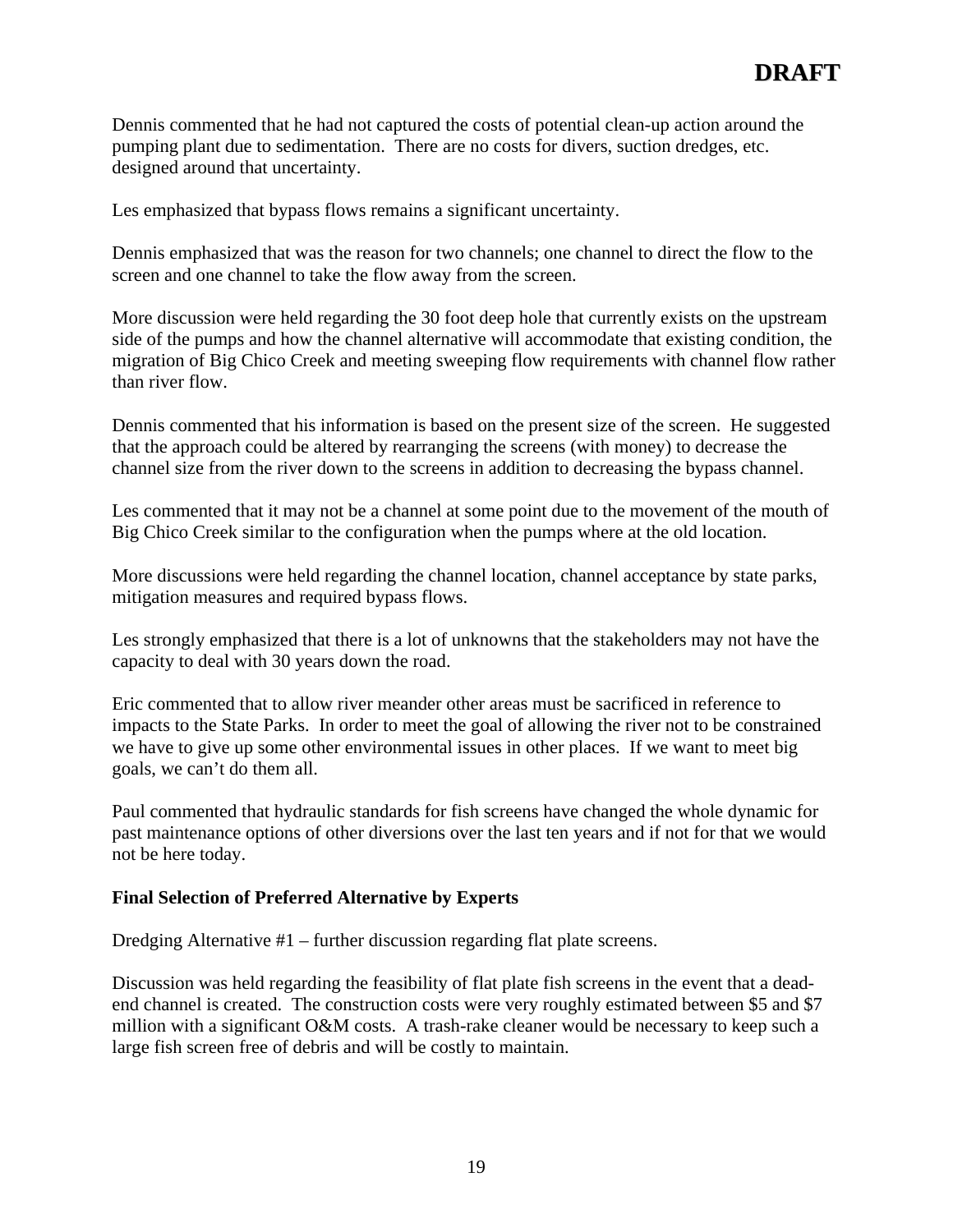Paul Ward explained that the screen surface must equal 450 sq ft. and the channel capacity has to meet that same screen velocity.

Dennis commented that the fish screen will be faced with the issue of somehow mechanically removing debris and protection from winter flows. The problem arose from not having a clear drawing to even represent the construction of Dredging Alternative #3. Costs are impossible to estimate without a more definite design.

Discussions on capital costs for dredging alternatives.

Yantao – prudent to dredge on a regular basis rather than wait for a crisis. Yantao made the assumption that 150,000 cubic yards would be dredged every 5 years. Using a 7 to 8 mile haul  $=$ about \$16 per yard. \$3.5 / yard - assume a 40 year life, no haul - dredge 7 times for every alternative. No haul =  $$3.67M$  With haul =  $$16.8M$ 

Jim commented that if that river moves any further to the west there would not be any bypass flows. He strongly emphasized that it is not possible to dredge a feasible water-deliver channel to the pumping facility due to the deep hole that exists in the river along the east side. Fill would have to be placed in the river to raise the channel in that area. In addition, a pad would have to be constructed out in the river to place equipment in the appropriate location for effective gravel extraction. In his expert opinion, dredging is not a feasible alternative.

Dennis commented that the proposed dredging would be conducted in the same manner as in the past (dredge the end and the side of the bar). Dennis also questioned the build out of the bar and as a result the reduction of sweeping flows. Does that mean there should be longer screen?

More discussions about modified screens.

Paul suggested retrofitting current screen with a flat plate screen that comes up to the levee height would be a problem.

Questions that remain:

- Economics of dredging
- Cost of dredging

Questions that remain will be answered with the modeling.

Uncertainties that will be unanswered, e.g., long-term behavior of the river during dredging

Water supply would be compromised if dredging is impossible due to high flows – timing issue Permitting will be a constraint

Water supply reliability is significantly reduced with the dredging alternative

Consensus of the Steering Committee – move forward on the following two options:

• Spur Dikes (alternative configurations)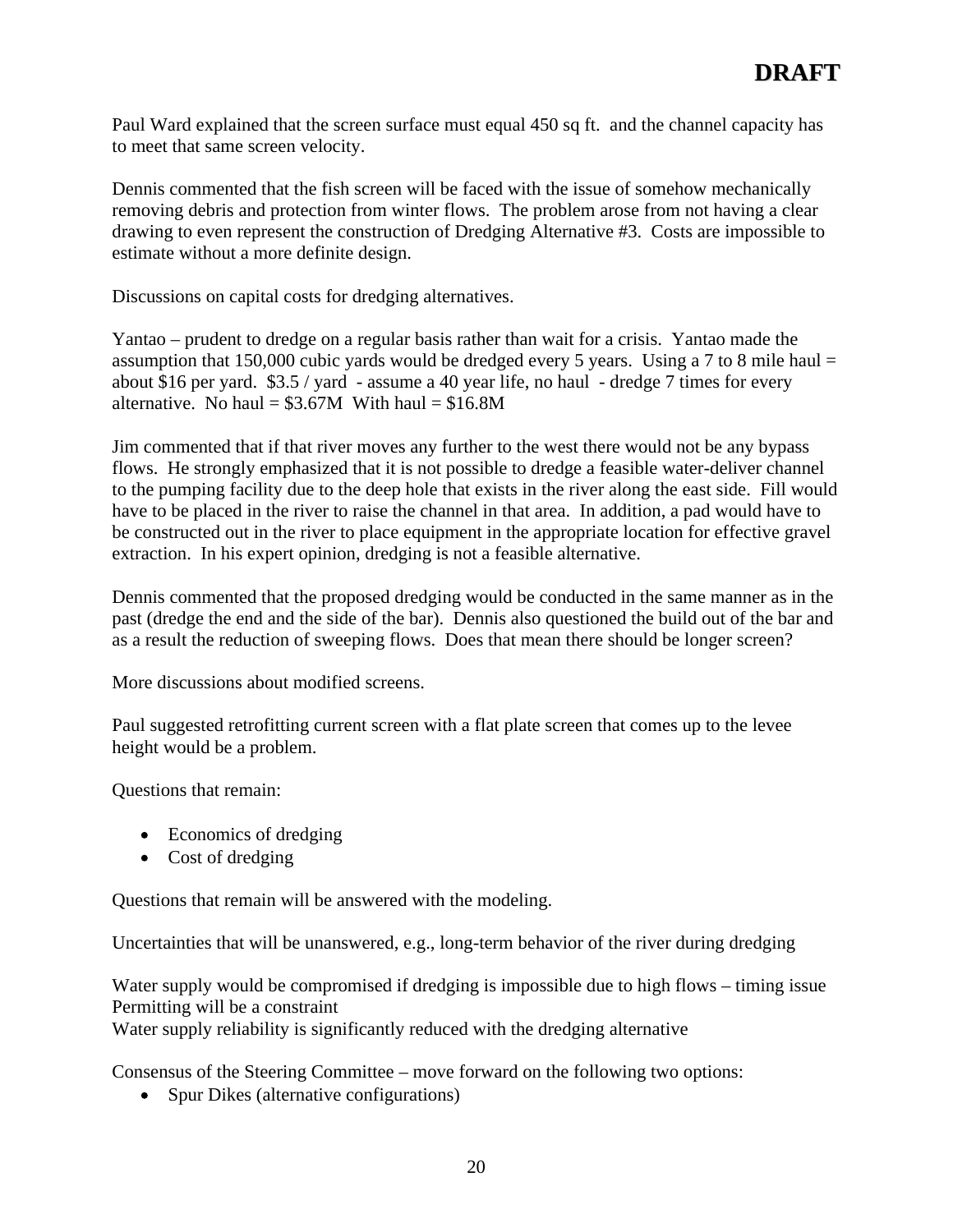Dredging #1

Phase II – further analysis will determine the most suitable solution.

#### **Recommendation:**

Proposal will describe project concept and propose an analysis of two preferred alternatives to determine the best long-term solution. Proposal will include environmental documentation process and final design of the range of possible alternatives.

A matrix was developed to list uncertainties and associated approaches to reduce these uncertainties.

### **Key Uncertainties:**

Permitting the contract of the contract of the contract of the contract of the contract of the contract of the contract of the contract of the contract of the contract of the contract of the contract of the contract of the

Consultation with regulatory agencies will answer some of the questions.

Redirected Flow

Uncertain concerning redirected flow as a result of spur dike configurations will be answered with physical model.

Social and Economic Impacts

These issues will be addressed within the NEPA/CEQA process.

Proposed location of some of the spur dikes is on federal refuge lands. These lands were purchased to let the river meander. It is critical that a thorough discussion be held weighing the benefits/costs to place rock on refuge land that was purchased for a different purpose.

Sacramento River Area Forum (SB1086 process) must weigh in on the project. This discussion should be in the proposal introduction and describe how the proposal is meeting the policies outlined in the SB1086 Handbook.

For example, "rock will be considered on the river where appropriate.

Larger dike extending out into the middle of the river will have issues.

Consider a one to one mitigation by taking off an equivalent amount of rock to match the rock going into the river.

Identify potential removal sites, e.g., Llano Seco site, M&T Golden State Island, USFWS Phelan Island.

Recommendation made to review and incorporate the current FWS assessment of potential rock removal sites along the river.

Under the dredging #1 alternative, there is a critical uncertainty regarding Butte Creek water availability during dredging and negative impacts on the Butte Creek watershed.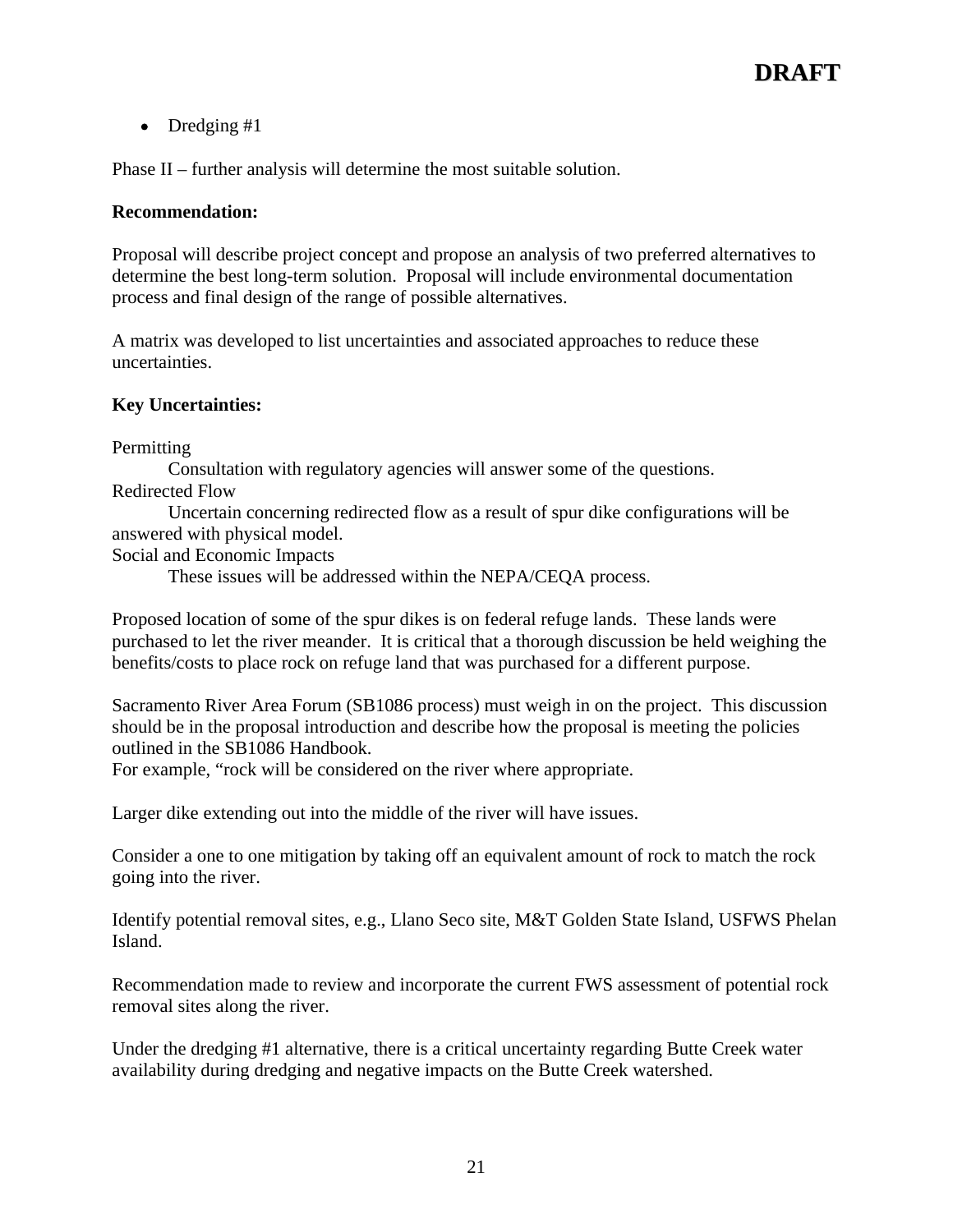Recommendation: project would gain more physical processes downstream from rock removal than upstream.

Group consensus agreed that there is a significant uncertainty regarding costs and permitting for the dredging alternative.

Important to focus on identifying and analyzing sites for rock removal and assess feasible mitigation opportunities.

Yantao commented that physical modeling will be qualitative and not quantitative.

Bob commented that the model will however reduce uncertainty.

Dennis commented that the model will provide sufficient information to make some engineering assumptions.

It was agreed that physical and numerical modeling should be conducted to advance an understanding that will provide an important basis for choosing the final technical alternative. The model will provide information to conduct an engineering analysis.

Eric again reiterated the importance of listing the recommendation of one to one mitigation of removing rock downstream to advance the acceptance of the spur dike alternative.

Les commented that he was very involved in the SB 1086 process from the beginning and one of the things that landowners, cities and other people with infrastructure asked was that the meander be limited where appropriate and if this isn't an appropriate place on the river to limit meander than there is none. There is M&T utility and the City of Chico. If the group cannot come to agreement that this is an appropriate place to limit the meander than everything that the participants worked in the SB 1086 process was a waste of time.

Eric argued that he felt that this project was to determine whether this is an appropriate place or not.

Les strongly disagreed and referred Eric to the handbook.

Les commented that the dredging alternative comes with a significant amount of risk for the water users who rely on the water on a continual basis.

Bruce commented that he needed more information to provide assurance that the dike configurations would in fact limit the migration of the gravel bar. In addition, Bruce would like to insure that the shear stress for sand removal at low flows and dredging alternative questions would be answered by conducting a physical model.

Les had strong concerns regarding the significant margin of uncertainty associated with permitting on a year-to-year basis with the dredging alternative.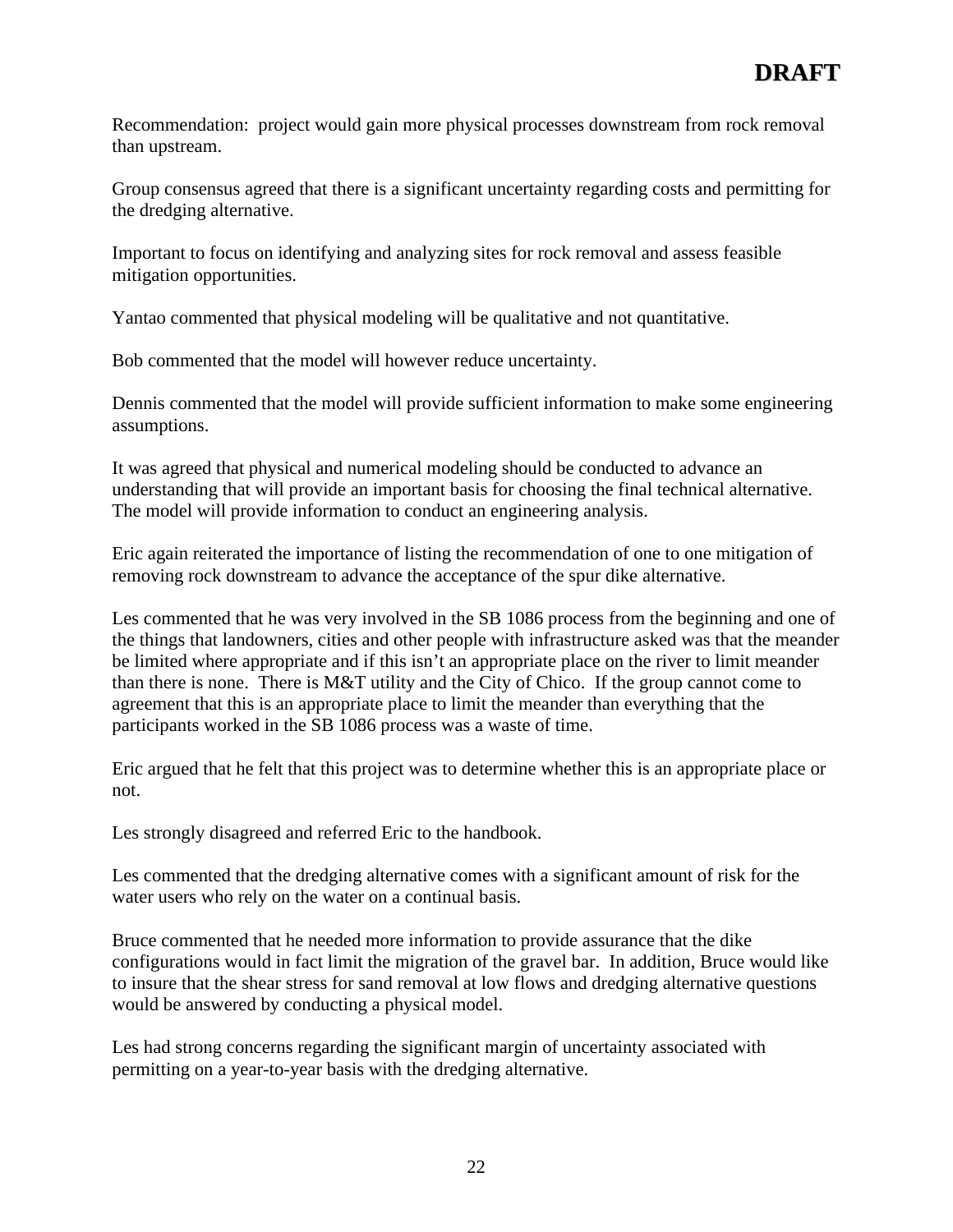Bruce commented that he had strong concern that the modeling process should reduce the uncertainties about the spur dike alternatives due to the \$7 million dollar cost.

Olen commented that the three dredging alternatives will require some fish screen modifications and those costs should be included in the dredging report.

Discussions regarding dredging costs, equipment and fish screen modifications.

Olen led the discussions to rank each alternative according to the flow chart (conceptual mode) for meeting fish screen criteria, pumping requirements, river meander, engineering feasibility and economics.

Tamara questioned whether each yes in the matrix ranked equally.

Discussions continued regarding the weight of river meander and fish screens as it applied to the City of Chico.

Olen posed the question that the Ranney Collectors are disqualified due to economics – too expensive (capital costs and operating costs).

Discussion about complete ranking of Ranney Collectors for every criteria on the flow chart, e.g., fish screen criteria, pumping requirements, river meander, engineering feasibility and economics.

Attention was given to the economic criteria and the ability of the stakeholders to pay the cost of the water and the willingness of the agencies to pick up the capital costs.

More discussions were held regarding burden of costs, long-term funding and funding cap.

It was agreed that the funding cap placed on the project by CBDA was \$12 million\. Due to this restriction, Ranney Collectors were rejected.

Discussions were held regarding feasible O&M costs that the stakeholder could bear. Kevin Foerester emphasized that the O&M costs are significantly higher for the ranches than for FWS. Tripling the cost of water for the refuge is not as significant as tripling the cost for the ranches and the Committee should recognize the difference is scale.

It was recognized that all the alternatives would bear the burden of current O&M costs associated with pumping and delivering water (\$11/AF).

More discussions were held regarding the assessment of costs and feasibility evaluation for each alternative in the matrix.

It was recognized that there was no way to amortize river meander.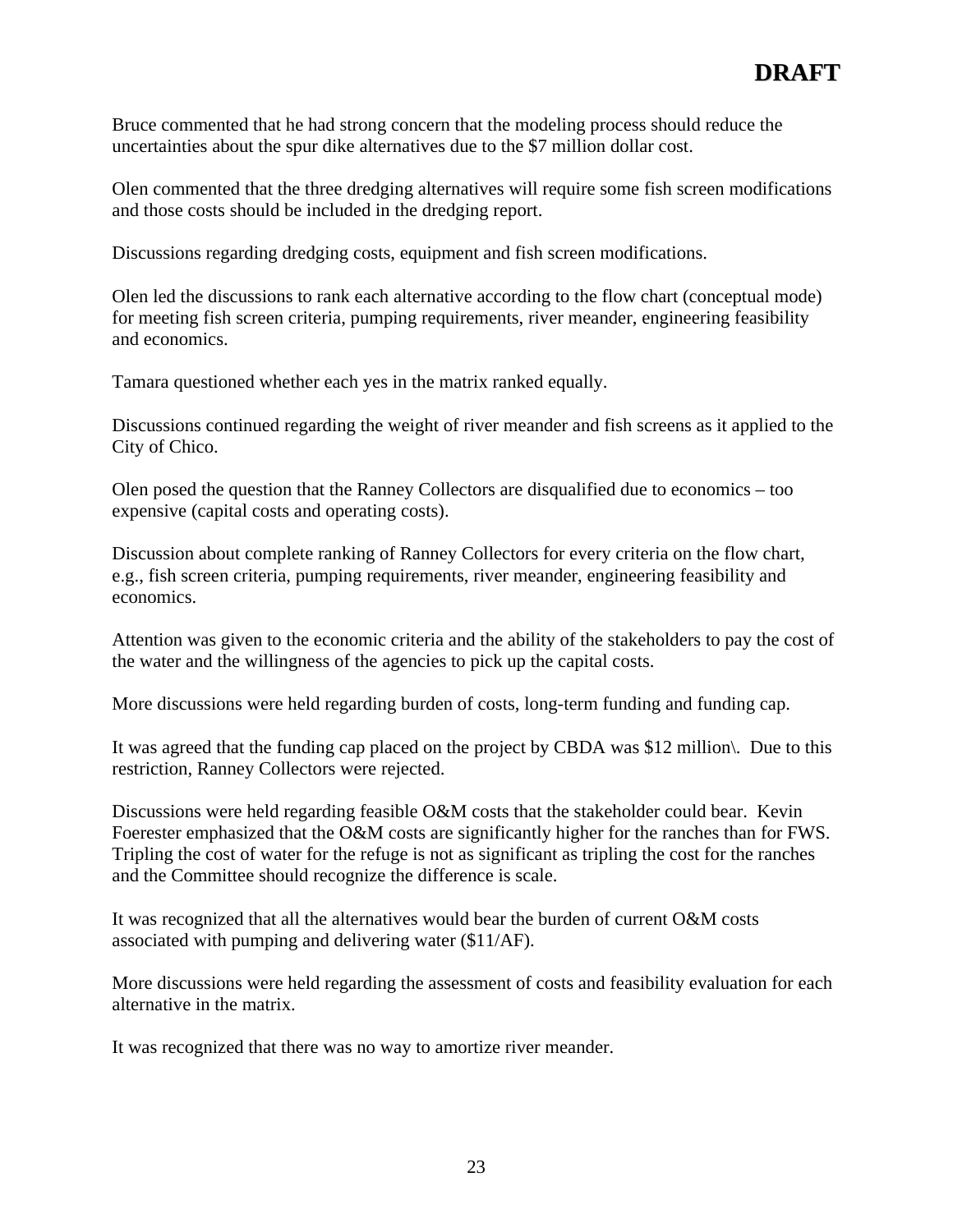It was agreed that the uncertainties with each alternative would serve to significantly weight the alternatives.

After much discussion is was agreed that the following two alternatives ranked at the top:

Spur Dikes (yet to be determined configuration)

- Meets economic feasibility
- Uncertainty of solving the problem is relatively low
- Resolve uncertainties by modeling

Dredging Alternative #1

- Economic feasibility OK
- Uncertainty of qualifying as a long-term solution is significantly high.

Discussions held regarding approach to reduce uncertainties for both alternatives to find the best technical long-term alternative.

Committee agreed to recommend concurrently conducting more refined investigations to reduce the uncertainties in order to more confidently recommend the most feasible and permanent of the two alternatives.

It was agreed that the Ranney Collectors did not rank as a feasible long-term solution.

Discussions were held regarding the social and environmental aspects associated with the Spur Dike and Dredging options.

Eric Larsen strongly recommended that the long-term solution be designed to give back to the environment whatever impact is associated with the most feasible alternative.

Paul Ward emphasized that decisions that DFG was willing to make may be contradicted by another agency and acknowledged that other agencies were not present for input.

Les reminded the group that the project life is 50 years and maintaining an institutional memory with participating regulatory agencies for that period of time is impossible.

The Committee agreed to move ahead with the Spur Dike and Dredging Alternatives and reduce the uncertainties of each through additional refined modeling as part of a Phase II project which would also include 30% engineering and environmental documentation for the preferred alternative.

Bob Mussetter commented that even if the level of uncertainty can be reduced for the dredging alternative, there still remains the high level of uncertainty with future on-going permitting over the life of the project. This aspect creates a greater burden than the technical merit of the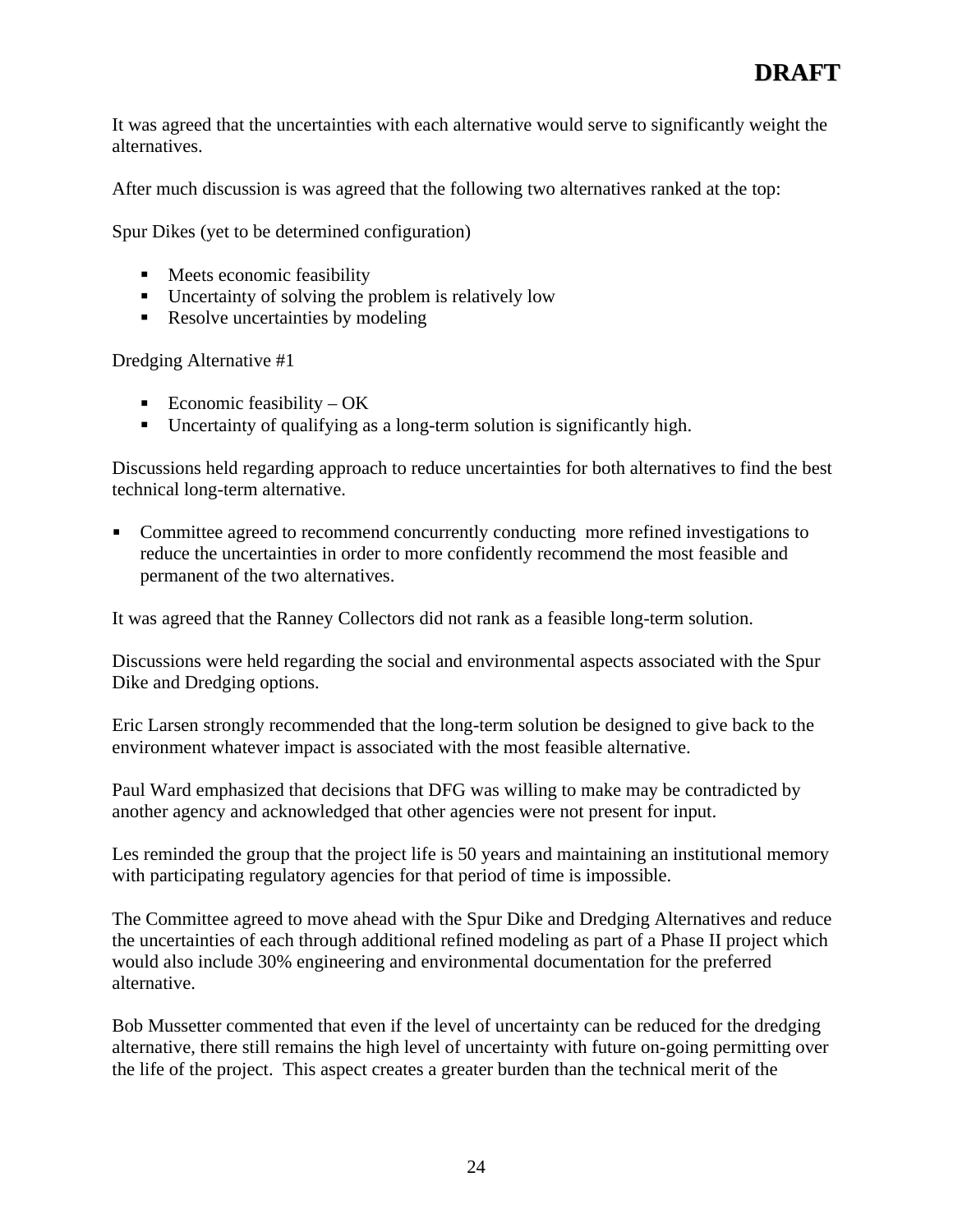alternative and is a significant risk that cannot be reduced but has the recognized potential to increase.

Discussions were held regarding the potential for relaxed permitting.

Les commented that the current technical information provided by the experts regarding the Spur Dikes significantly gave the ranch more certainty that the dredging alternative.

More discussions were held regarding the problem of the on-going reoccurrence of obtaining dredge permits through the life of the long-term solution (50 years). Policies change in that length of time and significantly raised the level of uncertainty each year. Conditions for the permit will change over time.

Olen conclude this round of discussion by bringing the group to consensus regarding the following recommended alternatives:

Spur Dikes (configuration yet to be determined by modeling)

Dredging Alternative #1 (refined modeling and cost evaluation)

# **Discuss Preferred Alternative Proposal Framework**

Steering Committee began to collectively contribute to writing text for the Phase II Project Proposal.

# PROPOSAL

Comments:

- Uncertainty regarding future river migration under the dredging alternative.
- $\blacksquare$ Uncertainty regarding water supply while dredging is being implemented.
- Uncertainty regarding timing issue associated with getting in the river due to species requirements.
- $\blacksquare$ Dredging alternative must take the approach that dredging is possible at all times.
- Uncertainty regarding river flow that constrains necessary dredging.
- Water supply reliability for dredging is significantly reduced as compared to Spur Dikes.
- $\blacksquare$ All alternatives should be clearly described to help CBDA understand the ranking of the preferred alternative.
- All uncertainties should be adequately addressed by technical modeling or thorough narrative discussion.
- Clarify third-party impacts by each alternative or other redirected impacts.
- Environmental impacts will be reviewed in NEPA and CEOA process.
- Clear descriptions of benefits and costs is critical for participating agencies to make an informed decision to put rock on property that was acquired to let the river meander.
- Thorough discussion of the SB 1086 process and accepted guidelines to inform policy makers in Sacramento about necessary protections using rock.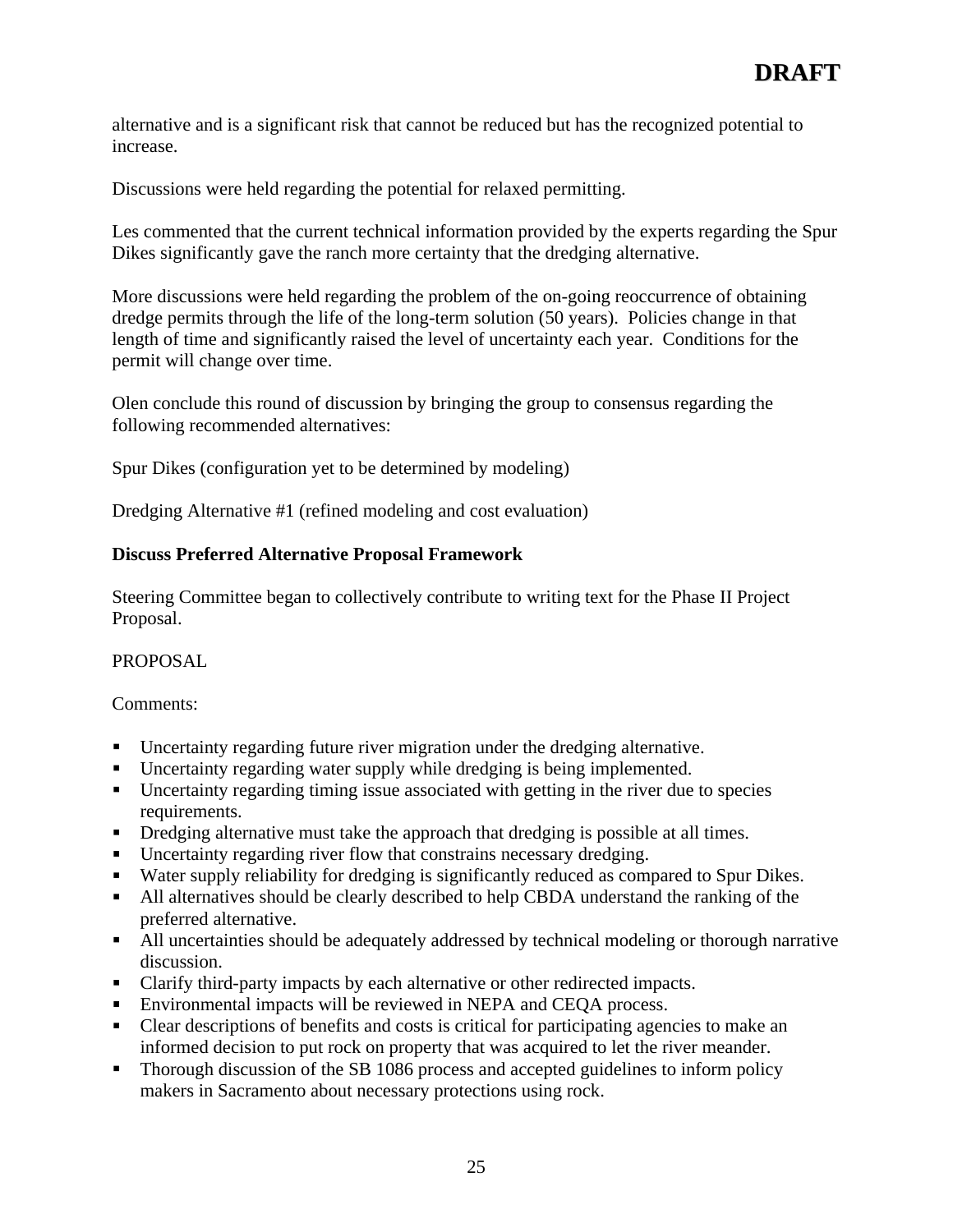- Consideration should be given regarding the participating of the Reclamation Board in approving an acceptable alternative.
- Important to include one-to-one mitigation of rock in the river (e.g., Kopta Slough) the project will put rock on and take rock off somewhere else.
- Identify potential sites for mitigation in order to inform CBDA of the proposal approach and design.
- Kelley Phase II proposal that has similarities to the Princeton-Glenn-Codora project and not reinvent the wheel.
- Key uncertainty is the water dedication in Butte Creek that has a potential significant impact under the endangered species act that has a value of greater than or maybe equal to the dredging. The contract of the contract of the contract of the contract of the contract of the contract of the contract of the contract of the contract of the contract of the contract of the contract of the contract of the

Olen clarified that a recommendation will be drafted and sent out to the Steering Committee members for editing and refinement. Once the recommendation is completed a draft proposal describing the concept for Phase II (modeling the two alternatives, reduction and resolution of the uncertainties, selection of the long-term solution, environmental documentation process with final design) of the project will be submitted to the committee for review and comment. The proposal will need to be completed as soon as possible.

It was agreed that the draft documents would be compiled at DU and distributed to the Steering Committee members for review and comment. Follow-up discussions would be conducted by e mail and phone due to lack of funding.

Workshop was adjourned.

(See attached Excel file (9Alternative\_Sum 4-25-2006 Decision.xls as Attachment A)